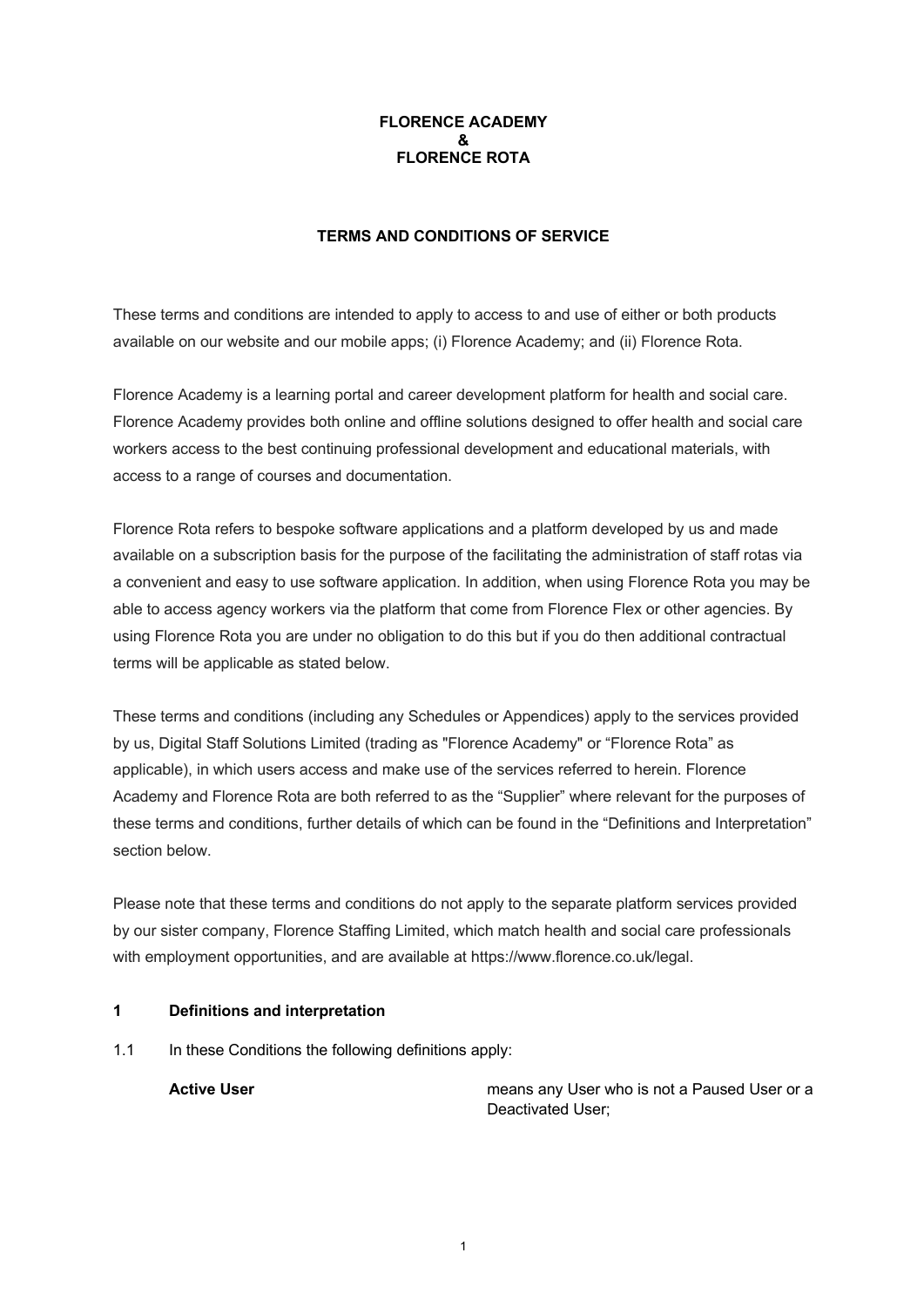| <b>Affiliate</b>                | means any entity that directly or indirectly<br>Controls, is Controlled by or is under common<br>Control with, another entity;                                                                                                                                                                                                                                                                              |
|---------------------------------|-------------------------------------------------------------------------------------------------------------------------------------------------------------------------------------------------------------------------------------------------------------------------------------------------------------------------------------------------------------------------------------------------------------|
| <b>Applicable Law</b>           | means all applicable laws, legislation, statutory<br>instruments, regulations and governmental<br>guidance having binding force whether local or<br>national or<br>international in any relevant<br>jurisdiction;                                                                                                                                                                                           |
| <b>Bribery Laws</b>             | means the Bribery Act 2010 and all Applicable<br>Laws in connection with bribery or anti-<br>corruption;                                                                                                                                                                                                                                                                                                    |
| <b>Business Day</b>             | means a day other than a Saturday, Sunday or<br>bank or public holiday when banks generally are<br>open for non-automated business in England;                                                                                                                                                                                                                                                              |
| <b>Conditions</b>               | means the Supplier's terms and conditions of<br>supply set out in this document;                                                                                                                                                                                                                                                                                                                            |
| <b>Confidential Information</b> | means any commercial, financial or technical<br>information, information relating to the Services,<br>plans, course content, course structure, training<br>techniques, know-how or trade secrets which is<br>obviously confidential in nature or has been<br>identified as confidential, or which is developed<br>by a party in performing its obligations under, or<br>otherwise pursuant to the Contract; |
| <b>Contract</b>                 | means the agreement between the Supplier and<br>the Customer for the supply and purchase of<br>Services incorporating these Conditions and<br>including any other terms incorporated by<br>reference of agreed between the Supplier and<br>the Customer in writing;                                                                                                                                         |
| Control                         | means the beneficial ownership of more than<br>50% of the issued share capital of a company or<br>the legal power to direct or cause the direction<br>of the management of the company and<br>Controls, Controlled and under common<br>Control shall be construed accordingly;                                                                                                                              |
| <b>Controller</b>               | shall have the meaning given to it in applicable<br>Data Protection Laws from time to time;                                                                                                                                                                                                                                                                                                                 |
| <b>Customer</b>                 | means the healthcare provider who has agreed<br>to purchase the Services from the Supplier in<br>accordance with the terms and conditions set<br>forth herein;                                                                                                                                                                                                                                              |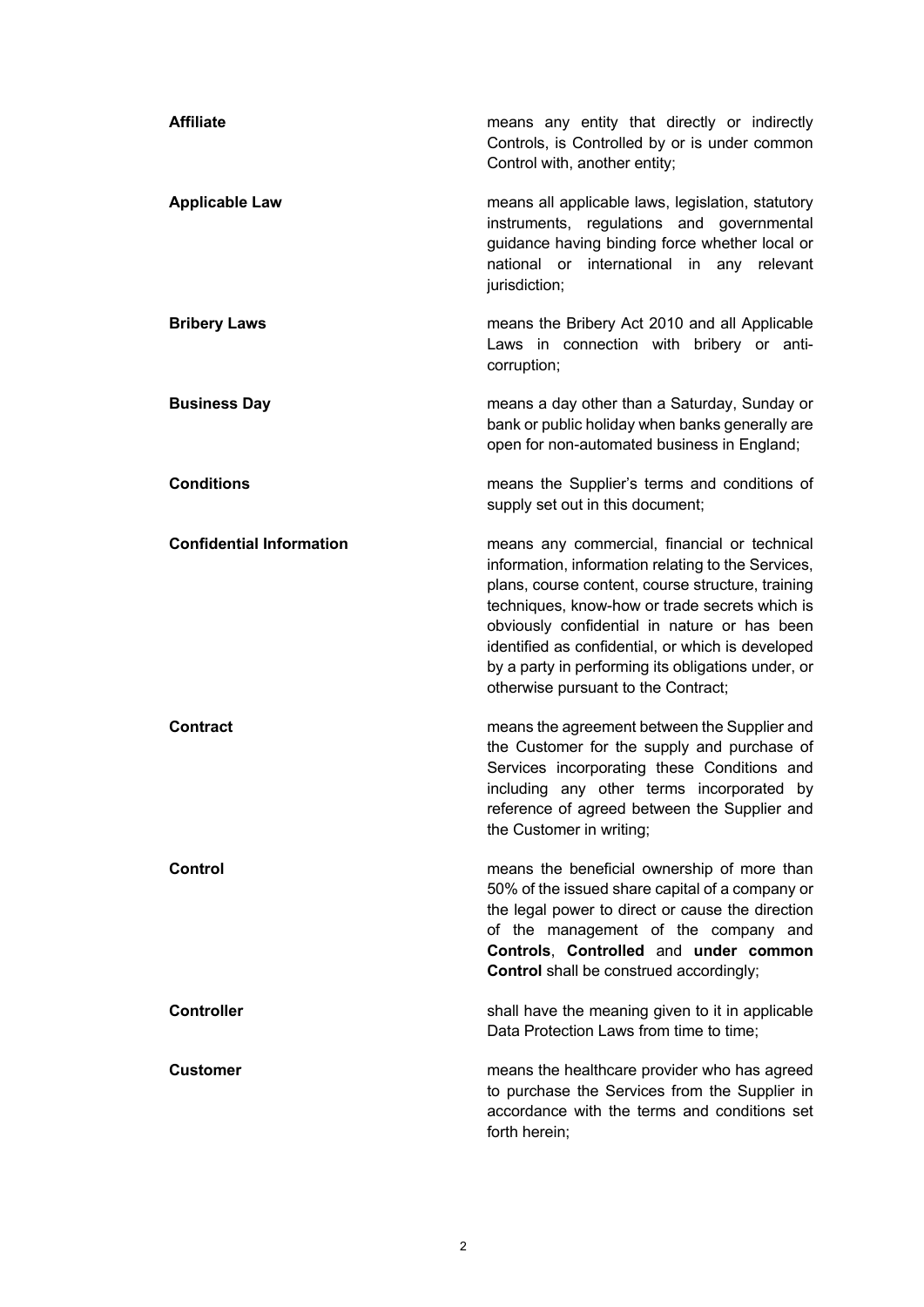| <b>Data Protection Laws</b>                  | means, as binding on either party or the<br>Services:                                                                                                                                                                                                                                                                                                                                                                                                                                                                                                                                                                                                                                                                                                                                                                                       |
|----------------------------------------------|---------------------------------------------------------------------------------------------------------------------------------------------------------------------------------------------------------------------------------------------------------------------------------------------------------------------------------------------------------------------------------------------------------------------------------------------------------------------------------------------------------------------------------------------------------------------------------------------------------------------------------------------------------------------------------------------------------------------------------------------------------------------------------------------------------------------------------------------|
|                                              | the GDPR;<br>(a)                                                                                                                                                                                                                                                                                                                                                                                                                                                                                                                                                                                                                                                                                                                                                                                                                            |
|                                              | (b)<br>the Data Protection Act 2018;                                                                                                                                                                                                                                                                                                                                                                                                                                                                                                                                                                                                                                                                                                                                                                                                        |
|                                              | (c)<br>any laws which implement any such<br>laws; and                                                                                                                                                                                                                                                                                                                                                                                                                                                                                                                                                                                                                                                                                                                                                                                       |
|                                              | any laws that replace, extend, re-enact,<br>(d)<br>consolidate or amend any of the<br>foregoing;                                                                                                                                                                                                                                                                                                                                                                                                                                                                                                                                                                                                                                                                                                                                            |
| <b>Data Protection Supervisory Authority</b> | any regulator, authority or body<br>means<br>responsible for administering Data Protection<br>Laws;                                                                                                                                                                                                                                                                                                                                                                                                                                                                                                                                                                                                                                                                                                                                         |
| Data Subject                                 | shall have the meaning given to it in applicable<br>Data Protection Laws from time to time;                                                                                                                                                                                                                                                                                                                                                                                                                                                                                                                                                                                                                                                                                                                                                 |
| <b>Deactivated User</b>                      | means any User that is deactivated from the<br>Platform which means they are permanently<br>removed from the Platform                                                                                                                                                                                                                                                                                                                                                                                                                                                                                                                                                                                                                                                                                                                       |
| <b>Documentation</b>                         | means any course materials, downloads,<br>descriptions, instructions, manuals, literature,<br>technical details or other related materials<br>supplied in connection with the Services;                                                                                                                                                                                                                                                                                                                                                                                                                                                                                                                                                                                                                                                     |
| <b>Force Majeure</b>                         | means an event or sequence of events beyond<br>a party's reasonable control (after exercise of<br>reasonable care to put in place robust back-up<br>and disaster recovery arrangements) preventing<br>or delaying it from performing its obligations<br>under the Contract including an act of God, fire,<br>flood, lightning, earthquake or other natural<br>disaster, war, riot or civil unrest, interruption or<br>failure of supplies of power, fuel, water,<br>transport, equipment or telecommunications<br>service, or material required for performance of<br>the Contract, strike, lockout or boycott or other<br>industrial action including those involving the<br>Supplier's or its suppliers' workforce, but<br>excluding the Customer's inability to pay or<br>circumstances resulting in the Customer's<br>inability to pay; |
| <b>GDPR</b>                                  | means the General Data Protection Regulation,<br>Regulation (EU) 2016/679 as it forms part of<br>domestic law in the United Kingdom by virtue<br>of section 3 of the European Union (Withdrawal)<br>Act 2018 (including as further amended or                                                                                                                                                                                                                                                                                                                                                                                                                                                                                                                                                                                               |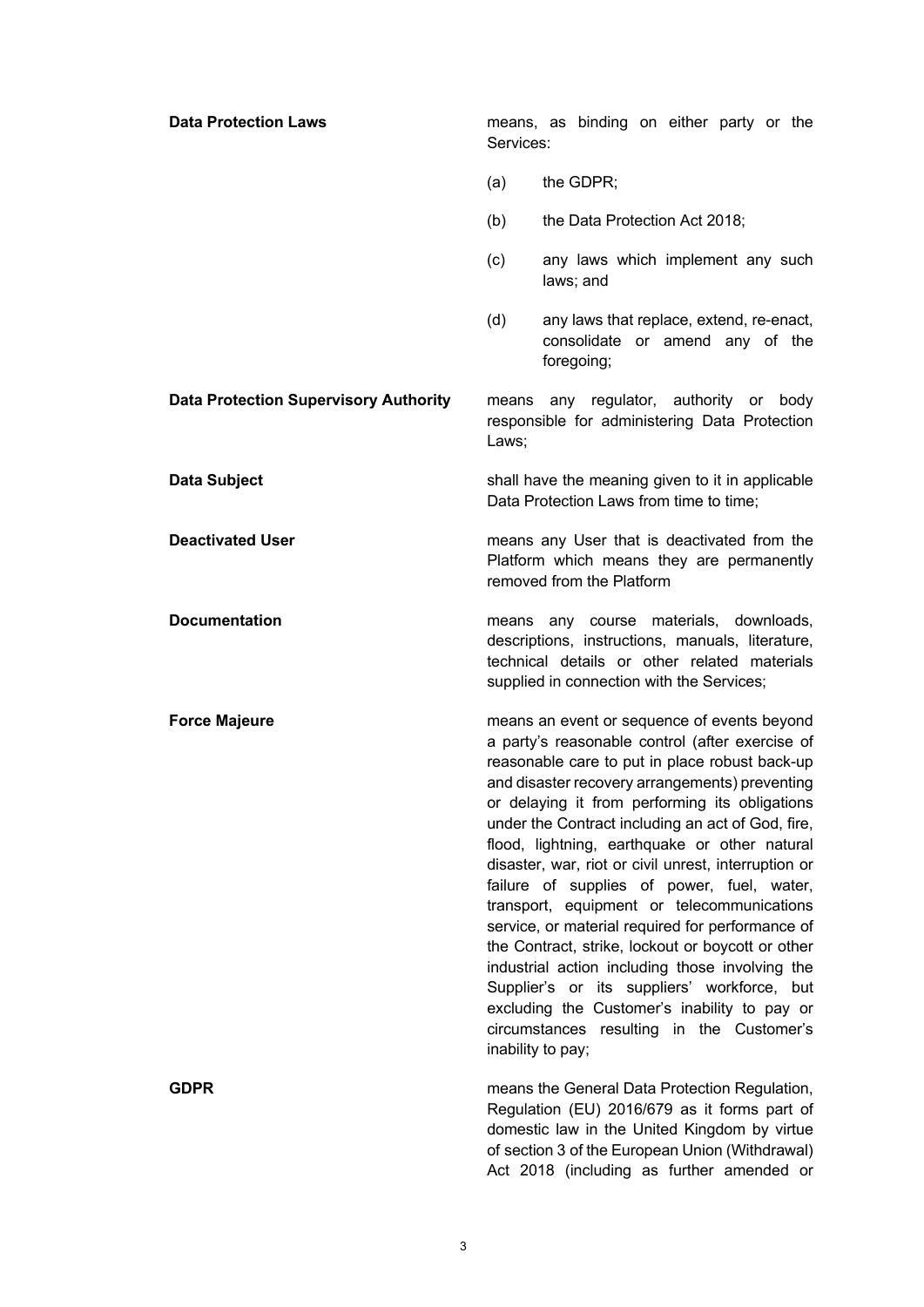modified by the laws of the United Kingdom or of a part of the United Kingdom from time to time); **Intellectual Property Rights** means copyright, patents, know-how, trade secrets, trade marks, trade names, design rights, rights in get-up, rights in goodwill, rights in software, rights in Confidential Information, rights to invention, rights to sue for passing off, domain names and all other intellectual property rights and similar rights and, in each case: (a) whether registered or not; (b) including any applications to protect or register such rights; (c) including all renewals and extensions of such rights or applications; (d) whether vested, contingent or future; (e) to which the relevant party is or may be entitled, and (f) in whichever part of the world existing; **International Organisation** shall have the meaning given to it in applicable Data Protection Laws from time to time; **IPR Claim IPR Claim** has the meaning given in clause 14.1; **Location Example 2 Conserverse in the physical address or addresses for** performance of the Services, if relevant, as agreed between the Supplier and the Customer in writing; **Modern Slavery Policy Modern Slavery Policy** means, if applicable, the Supplier's anti-slavery and human trafficking policy in force and notified to the Customer from time to time; **MSA Offence has the meaning given in clause 10.2.1;** has the meaning given in clause 10.2.1; **Paused User** means a User whose access to receive Services and/or Documentation through the Platform has been suspended for any reason by the Customer, usually on a temporary basis; **Personal Data** Shall have the meaning given to it in applicable Data Protection Laws from time to time; **Personal Data Breach** shall have the meaning given to it in applicable

Data Protection Laws from time to time;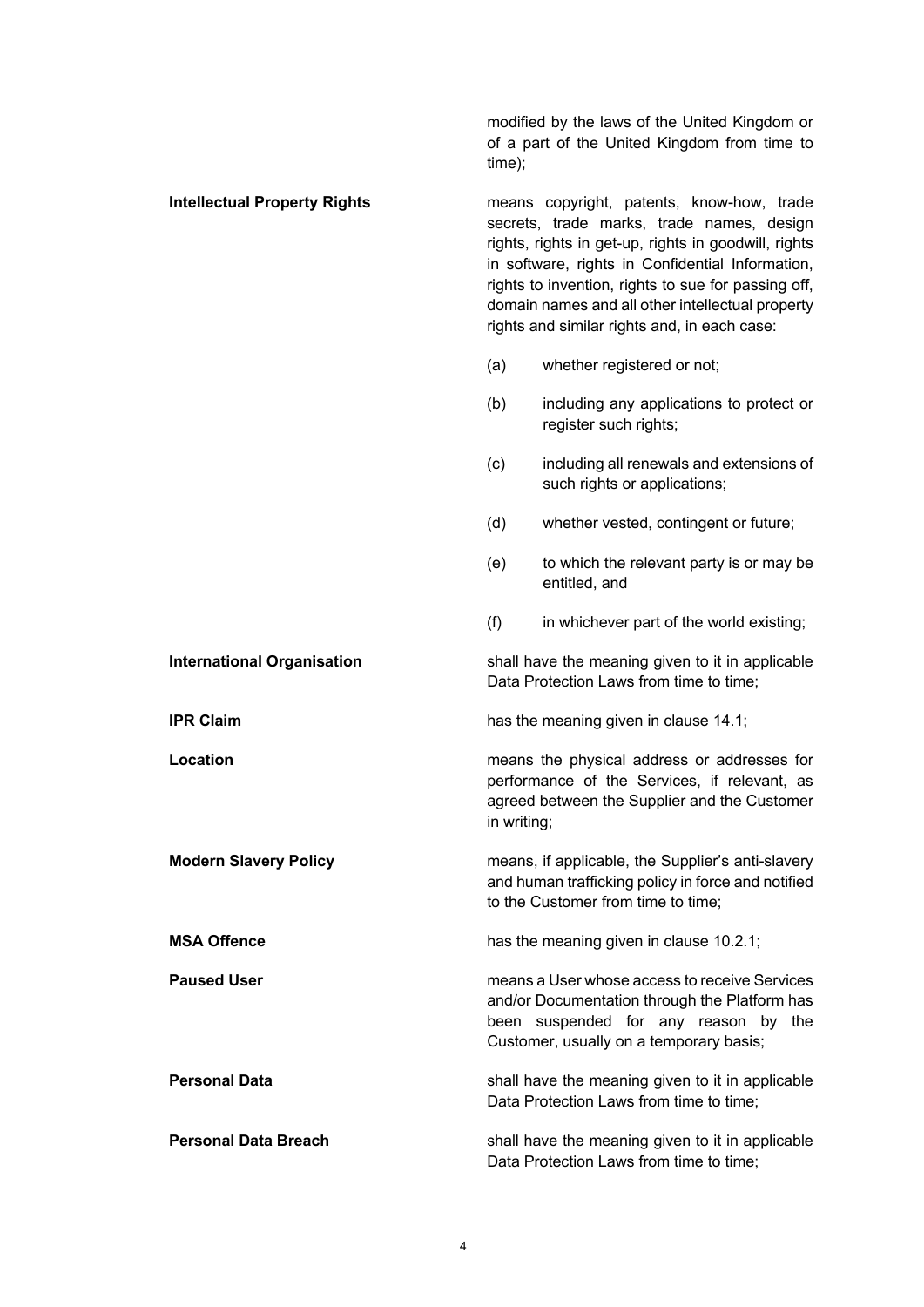| <b>Platform</b>           | means the web based platform available at<br>academy.florence.co.uk or rota.florence.co.uk,<br>through which the Services will be provided by<br>the Supplier;                                                                                                                                                                                                                                                                 |
|---------------------------|--------------------------------------------------------------------------------------------------------------------------------------------------------------------------------------------------------------------------------------------------------------------------------------------------------------------------------------------------------------------------------------------------------------------------------|
| <b>Price</b>              | has the meaning set out in clause 4.1;                                                                                                                                                                                                                                                                                                                                                                                         |
| processing                | has the meaning given to it in applicable Data<br>Protection Laws from time to time (and related<br>expressions, including process, processing,<br>processed, and processes shall be construed<br>accordingly);                                                                                                                                                                                                                |
| <b>Processor</b>          | shall have the meaning given to it in applicable<br>Data Protection Laws from time to time;                                                                                                                                                                                                                                                                                                                                    |
| <b>Protected Data</b>     | means Personal Data received from or on<br>behalf of the Customer in connection with the<br>performance of the Supplier's obligations under<br>the Contract;                                                                                                                                                                                                                                                                   |
| <b>Services</b>           | means, (i) in the case of Florence Academy, the<br>e-learning and in-person training courses<br>provided by or on behalf of the Supplier; and (ii)<br>in the case of Florence Rota, the staffing rota<br>management platform, each to be performed by<br>the Supplier for the Customer in accordance<br>with the Contract, together with any ancillary<br>services available on the Platform and through<br>the Documentation; |
| <b>Sub-Processor</b>      | means any agent, sub-contractor or other third<br>party (excluding its employees) engaged by the<br>Supplier for carrying out any processing<br>activities on behalf of the Customer in respect of<br>the Protected Data;                                                                                                                                                                                                      |
| <b>Supplier</b>           | means Digital Staff Solutions Ltd, a company<br>incorporated and registered in England & Wales<br>with company number 10434349 whose<br>registered address is at Arquen House, 4-6<br>Spicer Street, St. Albans, Hertfordshire,<br>England, AL3 4PQ;                                                                                                                                                                           |
| <b>Supplier Personnel</b> | means all employees, officers, staff, other<br>workers, agents and consultants of the Supplier,<br>its Affiliates and any of their sub-contractors who<br>are engaged in the performance of the Services<br>from time to time; and                                                                                                                                                                                             |
| <b>User</b>               | means any staff member, worker, employee or<br>officer of the Customer, without limitation, who                                                                                                                                                                                                                                                                                                                                |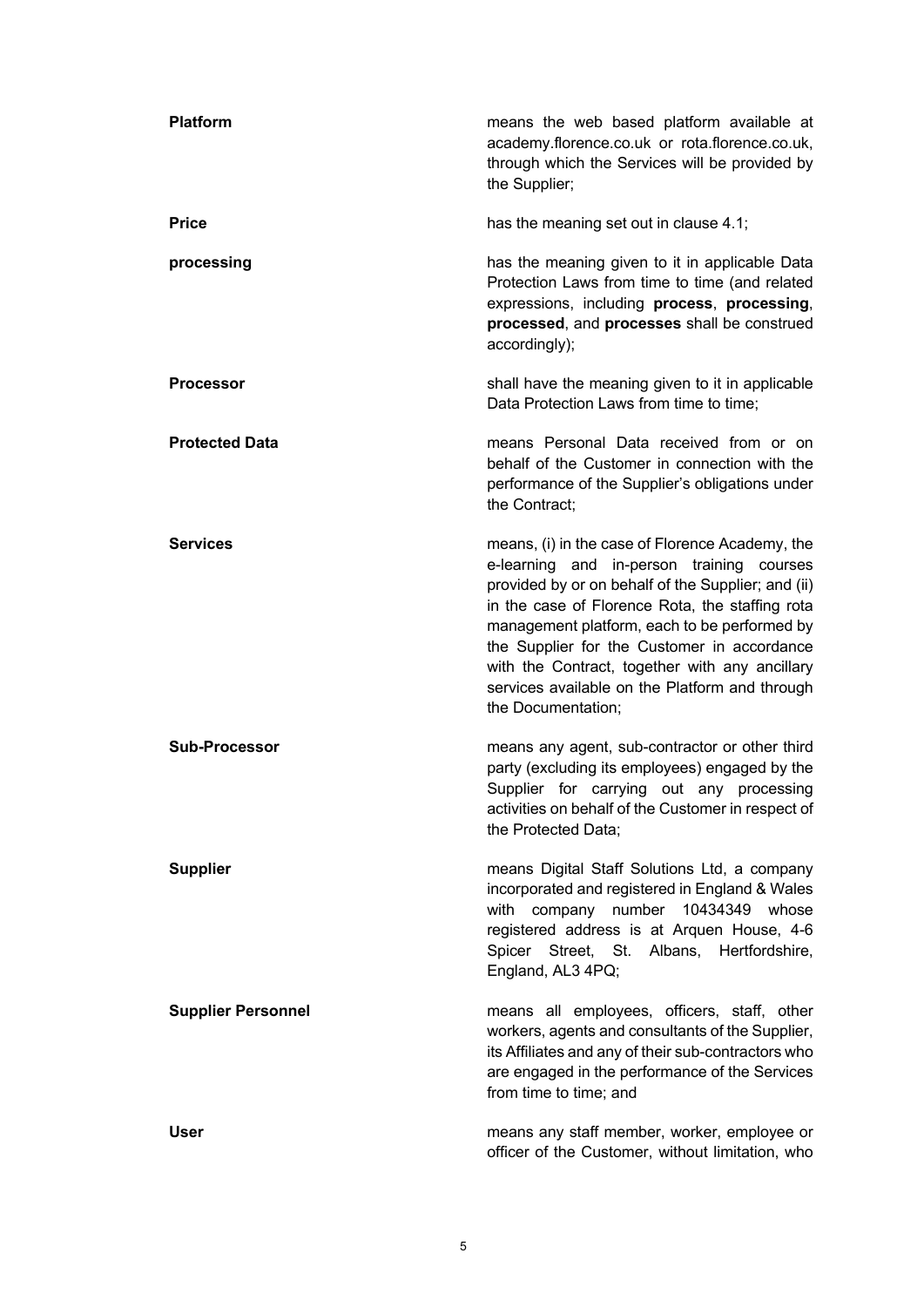may be granted access to the Platform by the Customer;

**VAT** means value added tax under the Value Added Taxes Act 1994 or any other similar sale or fiscal tax applying to the sale of the Services.

- 1.2 In these Conditions, unless the context requires otherwise:
	- 1.2.1 any clause, schedule or other headings in these Conditions is included for convenience only and shall have no effect on the interpretation of the Conditions;
	- 1.2.2 a reference to a 'party' includes that party's personal representatives, successors and permitted assigns;
	- 1.2.3 a reference to a 'person' includes a natural person, corporate or unincorporated body (in each case whether or not having separate legal personality) and that person's personal representatives, successors and permitted assigns;
	- 1.2.4 a reference to a 'company' includes any company, corporation or other body corporate, wherever and however incorporated or established;
	- 1.2.5 a reference to a gender includes each other gender;
	- 1.2.6 words in the singular include the plural and vice versa;
	- 1.2.7 any words that follow 'include', 'includes', 'including', 'in particular' or any similar words and expressions shall be construed as illustrative only and shall not limit the sense of any word, phrase, term, definition or description preceding those words;
	- 1.2.8 a reference to 'writing' or 'written' includes any method of reproducing words in a legible and non-transitory form (including email);
	- 1.2.9 a reference to any English action, remedy, method of judicial proceeding, court, official, legal document, legal status, legal doctrine, legal concept or thing shall, in respect of any jurisdiction other than England, be deemed to include a reference to that which most nearly approximates to the English equivalent in that jurisdiction.

# **2 Application of these conditions**

- 2.1 By accessing or using the Platform in any manner the Customer is deemed to have accepted these Conditions in full without amendment. These Conditions apply to and form part of the Contract between the Supplier and the Customer. They supersede any previously issued terms and conditions of purchase or supply.
- 2.2 No terms or conditions endorsed on, delivered with, or contained in the Customer's purchase conditions, order, confirmation of order, specification or other document shall form part of the Contract except to the extent that the Supplier otherwise agrees in writing.
- 2.3 No variation of these Conditions shall be binding unless expressly agreed in writing and executed by a duly authorised signatory on behalf of each of the Supplier and the Customer respectively. A list of authorised signatories is maintained by the Supplier and can be requested by emailing **finance@florence.co.uk.**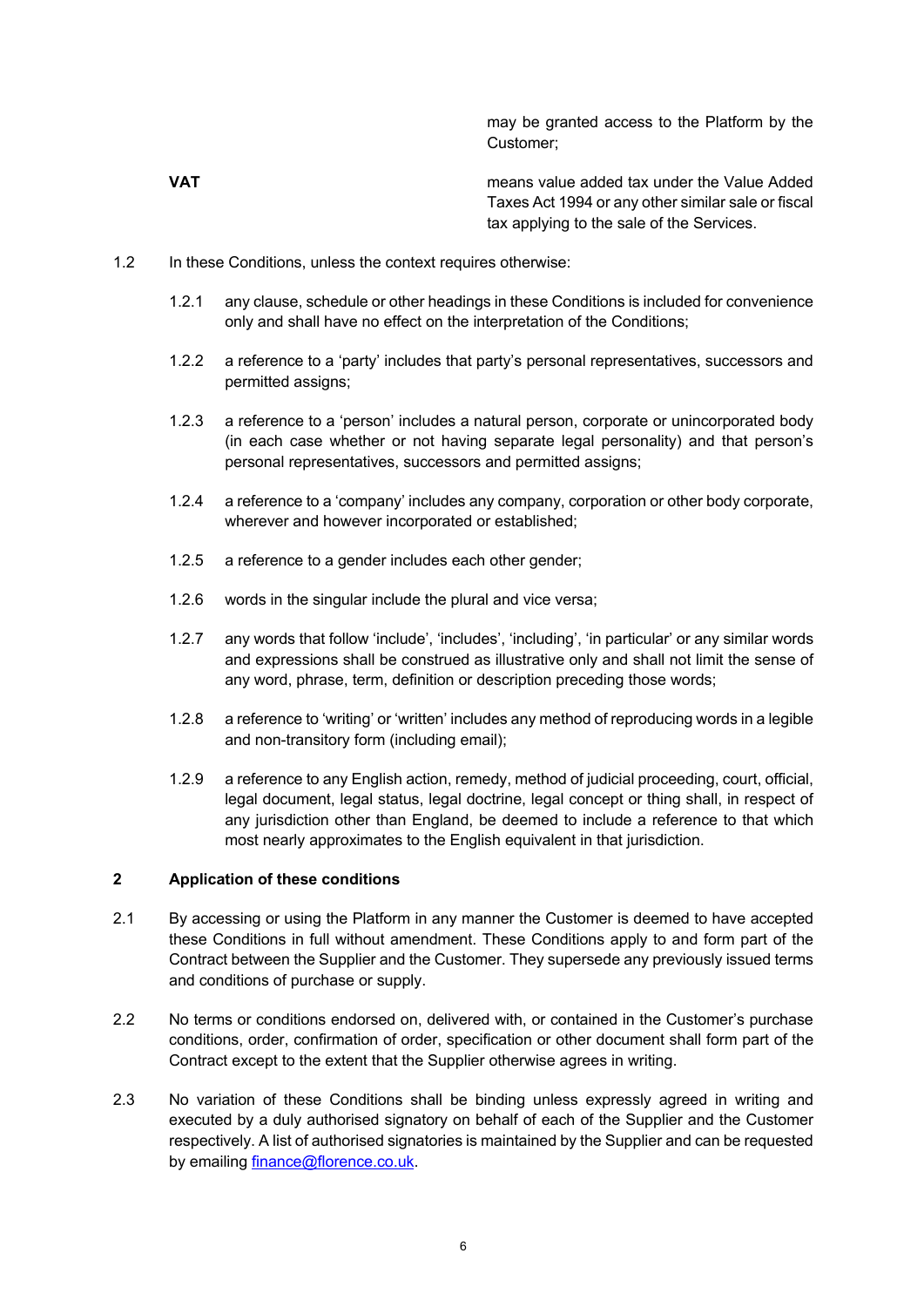- 2.4 Marketing and other promotional material relating to the Services are illustrative only and do not form part of these Conditions.
- 2.5 These Conditions shall incorporate the Supplier's Acceptable Use Policy.

# **3 Signing up to and using the Platform**

- 3.1 The Customer must activate their account on the Platform before any Services can be accessed by the Customer or any User. The Customer may activate an account at academy.florence.co.uk or rota.florence.co.uk dependent on which service the Customer wishes to access.
- 3.2 The Florence Academy and Florence Rota Platforms are made available without charge for an introductory period of up to 14 days, following which, unless the Customer cancels the Customer's usage of the Platform, the charges levied in accordance with these Conditions will apply.
- 3.3 The Customer shall be solely responsible for adding Users, although the Supplier may help with bulk uploads, to the Platform and the Customer represents and warrants that the Customer has obtained each Users consent in compliance with all Data Protection Laws.
- 3.4 Once activated, the Customer and Users can use the Platform to search for, assign and carry out training and tasks relevant to their own professional development.
- 3.5 Subject to continued compliance with the Contract, the Customer and Users shall have access to a messaging area on the Platform. The Supplier does not routinely monitor any messages sent and received on the Platform and will only use the messaging area to send reminders or help guidance relevant to each User's use of the Platform. The Supplier shall at no time use the messaging service on the Platform for marketing.
- 3.6 All Users will be Active Users unless the Customer notifies the Supplier that any user is a Paused User or a Deactivated User. The Customer can do this within the products.
- 3.7 The Platform is compatible with the majority of modern devices and modern operating systems and, subject to the following, the Customer shall provide any hardware or software necessary for the Platform to function.
- 3.8 In the event that the Customer subscribes to the premium package of the Florence Rota Platform, the Supplier shall, at the Customer's request, provide the Customer with a tablet device on the following terms:
	- 3.8.1 where the Customer agrees to a minimum contractual term contract of one year and pays in advance for one year or more, together with a minimum annual spend of £600 plus VAT, the tablet will be provided at no additional cost;
	- 3.8.2 in all other cases or if the provisions of clause 3.8.1 are not adhered to, the tablet will be subject to a charge of £200 plus VAT;
	- 3.8.3 subject to fair and reasonable use, should any tablet provided for the Florence Rota Platform break within two years of the Customer's receipt, the Supplier will provide a replacement at no additional cost; and
	- 3.8.4 at the end of every two-year contract period, the Customer shall be eligible to receive a replacement tablet on the same terms as set forth in clauses 3.8.1 to 3.8.3 above.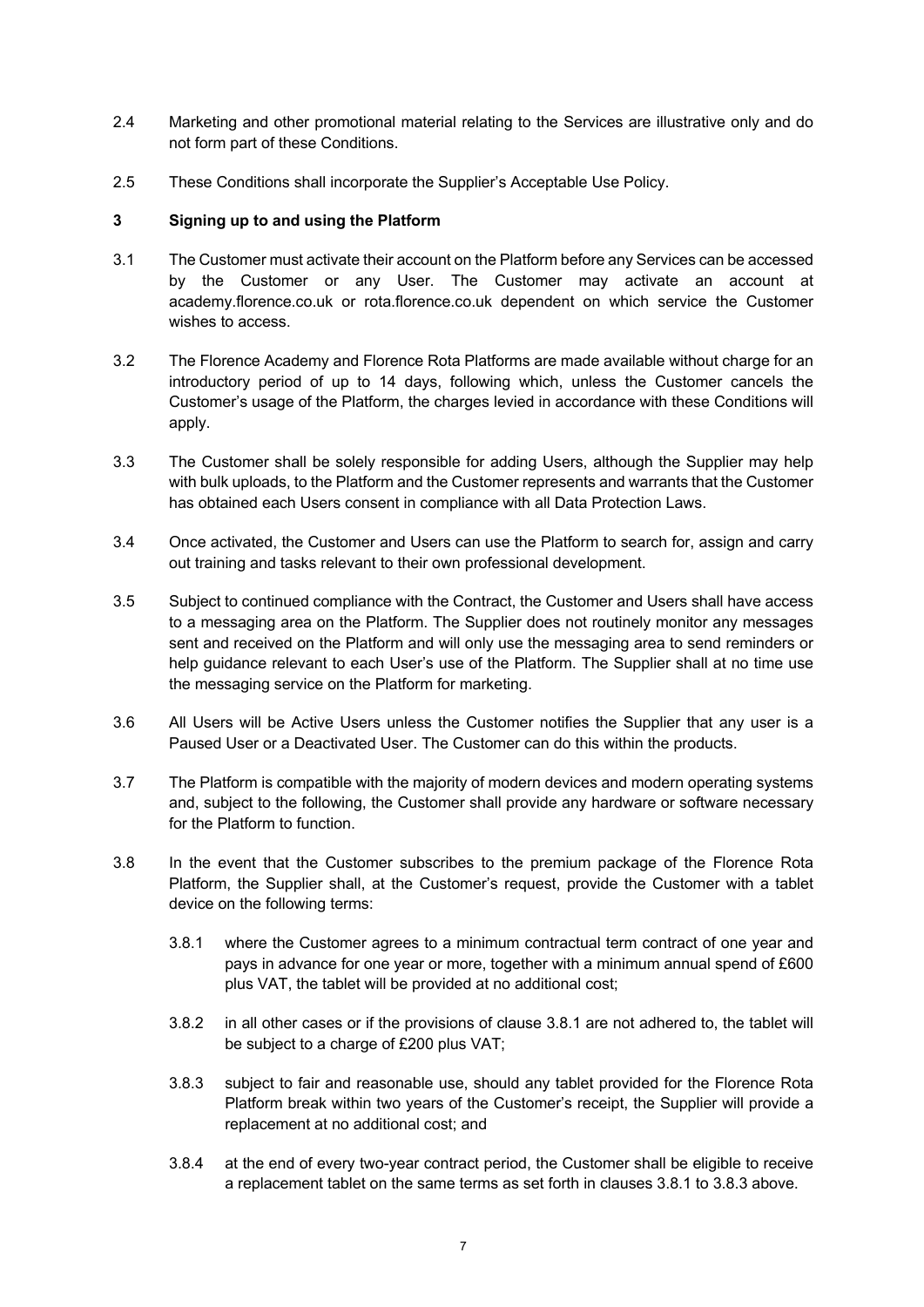# **4 Price**

- 4.1 The price for the Services shall be calculated in accordance with the Supplier's scale of charges in force from time to time (the **Price**).
- 4.2 The Price for the Florence Academy Platform is currently calculated in accordance with the number of Active Users registered on the Platform by the Customer, being £2.50 plus any applicable VAT per month or part of a month per Active User, subject always to any additional course content services that the Customer may require.
- 4.3 The Price for the Florence Rota Platform is subject to varying tiers from £1.00 to £5.00 plus any applicable VAT per month or part of a month per Active User depending on the service purchased. Special pricing terms may be available on request.
- 4.4 The Customer shall be solely liable for notifying the Supplier through the Platform in the event that any Users become Paused Users or Deactivated Users. Any failure by the Customer to provide such notification to the Supplier shall result in the Price being charged in accordance with these Conditions.
- 4.5 The Price and access to the Platform shall be subject to fair usage restrictions in order to protect the reasonable commercial interests of the Supplier. Fair usage shall be determined in good faith by the Supplier and notified to the Customer from time to time. In determining fair usage, the Supplier shall have regard for the number of Active Users, the number of days or months that any User has been registered as a Paused User or a Deactivated User, and the volume of Services and Documentation received by Active Users and the activity levels over any relevant time frame. Any determination of fair use may result in an increase in the Price or reasonable restrictions placed on any one or more Users at the discretion of the Supplier in the event that the Customer is determined to be using the Platform in a manner that may cause commercial losses to the Supplier.
- 4.6 In the event that the Customer increases the number of Active Users in excess of the number of Active Users against which the Price is calculated, the Supplier reserves the right to increase the Price at any time in order to continue providing the Services. The Supplier shall have sole discretion to determine, but always acting in good faith, what increase in the number of Active Users requires an increase in the Price.
- 4.7 The Price is exclusive of VAT (or equivalent sales tax).
- 4.8 The Customer shall pay any applicable VAT to the Supplier on receipt of a valid VAT invoice.
- 4.9 The Supplier may increase the Price at any time by giving the Customer not less than 14 days' notice in writing.
- 4.10 Notwithstanding clause 4.9, the Supplier may increase the Price with immediate effect by written notice to the Customer where there is an increase in the direct cost to the Supplier of supplying the relevant Services.
- 4.11 In the event that the Customer pays for a year in advance, the Supplier shall discount the Price by 18%. Any discount offered in accordance with this clause shall be subject to the provisions of clauses 4.5 and 4.6 above.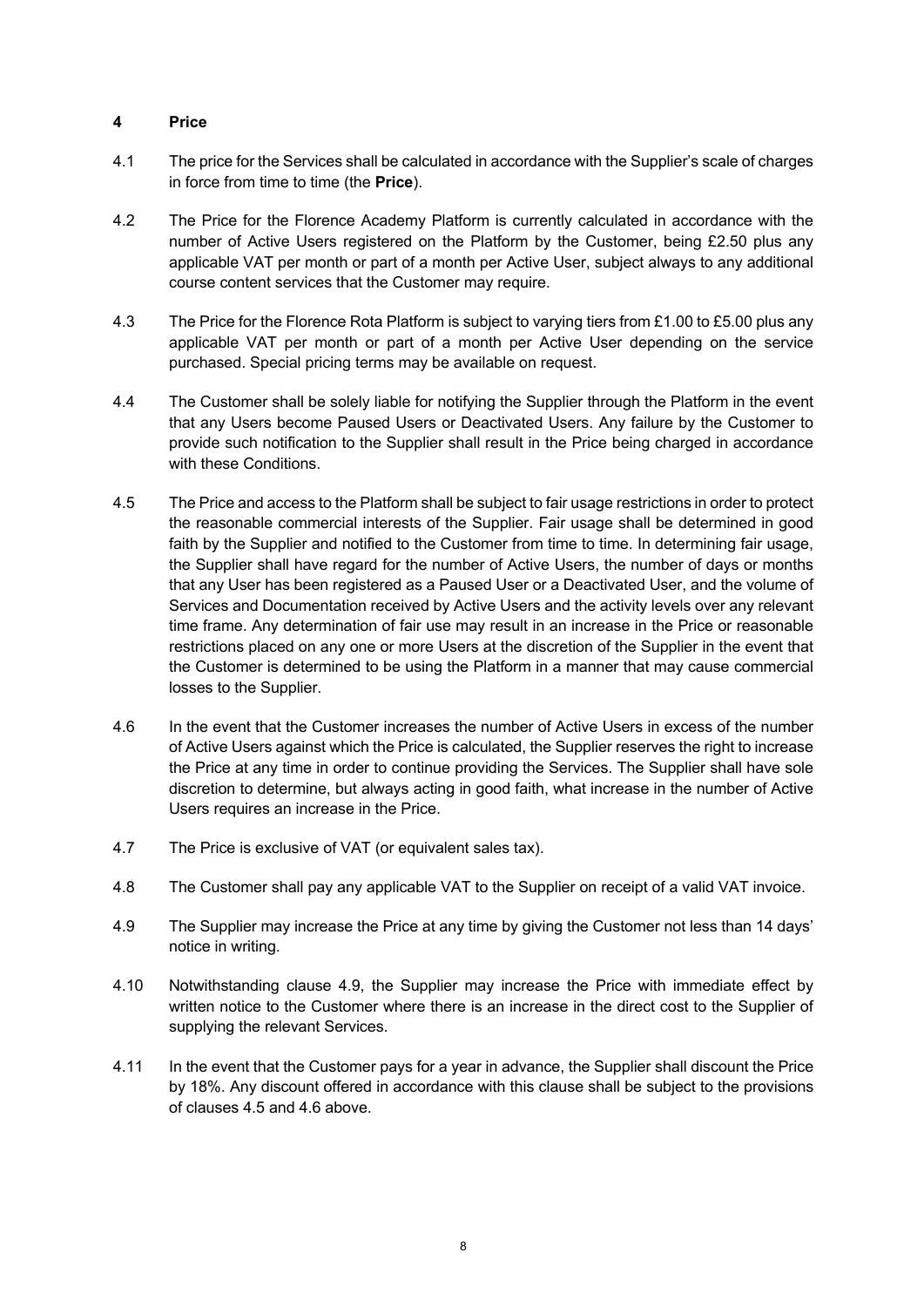### **5 Payment**

- 5.1 The Supplier shall invoice the Customer for the Services on a monthly or annual basis at the option of the Customer.
- 5.2 The Customer shall pay all invoices:
	- 5.2.1 in full without deduction or set-off, in cleared funds within 14 days of the date of each invoice; and
	- 5.2.2 to the bank account nominated by the Supplier.
- 5.3 Time of payment is of the essence. Where sums due under these Conditions are not paid in full by the due date:
	- 5.3.1 the Supplier may, without limiting its other rights, charge interest on such sums at 4% a year above the base rate of Barclays Bank plc from time to time in force;
	- 5.3.2 suspend Users or block the Customer from using the Service; and
	- 5.3.3 levy interest on a daily basis, and apply such interest from the due date for payment until actual payment in full, whether before or after judgment.

### **6 Credit limit**

The Supplier may set and vary credit limits from time to time and withhold all further supplies if the Customer exceeds such credit limit.

# **7 Performance**

- 7.1 The Services shall be performed by the Supplier through the Platform and at any agreed Location on the dates agreed between the Supplier and the Customer.
- 7.2 The Supplier shall use its reasonable endeavours to meet estimated dates for performance, but any such dates are indicative only unless otherwise explicitly agreed in writing.
- 7.3 Where a Location has been agreed for the provision of any Services, the Supplier shall not be liable for any delay in or failure of performance caused by:
	- 7.3.1 the Customer's failure to make the Location available;
	- 7.3.2 the Customer's failure to prepare the Location;
	- 7.3.3 the Customer's failure to provide the Supplier with adequate instructions for performance;
	- 7.3.4 Force Majeure.

# **8 Warranty**

- 8.1 The Supplier warrants that, at the time of performance, the Services shall:
	- 8.1.1 conform in all material respects to their description;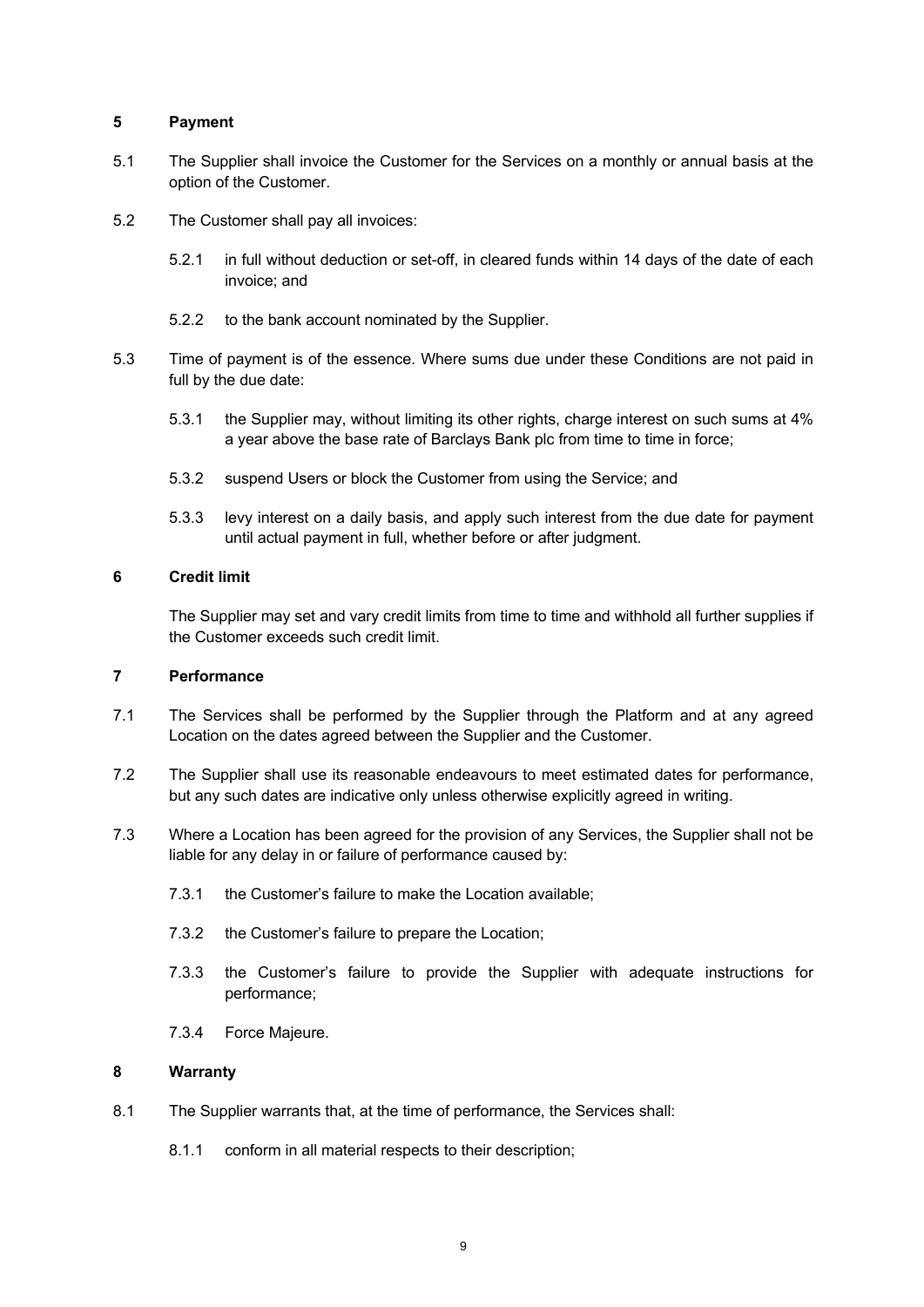- 8.1.2 be free from material defects;
- 8.1.3 be supplied with reasonable care and skill within the meaning of the Supply of Goods and Services Act 1982, Part II s 13; and
- 8.1.4 in the case of media on which the results of the Services are supplied, be of satisfactory quality within the meaning of the Sale of Goods Act 1979.
- 8.2 As the Customer's sole and exclusive remedy, the Supplier shall, at its option, remedy, reperform or refund the Services that do not comply with clause 8.1, provided that:
	- 8.2.1 the Customer serves a written notice on the Supplier not later than five Business Days from performance in the case of defects discoverable by a physical inspection, or within a reasonable period of time from performance in the case of latent defects; and
	- 8.2.2 such notice specifies that some or all of the Services do not comply with clause 8.1 and identifies in sufficient detail the nature and extent of the defects; and
	- 8.2.3 the Customer gives the Supplier a reasonable opportunity to examine the claim of the defective Services.
- 8.3 The provisions of these Conditions shall apply to any Services that are remedied or reperformed with effect from performance of the remedied or re-performed Services.
- 8.4 Except as set out in this clause 8:
	- 8.4.1 the Supplier gives no warranties and makes no representations in relation to the Services; and
	- 8.4.2 shall have no liability for their failure to comply with the warranty in clause 8.1 in excess of the liability set forth in clause 8.2,

and all warranties and conditions (including the conditions implied by ss 12–16 of the Supply of Goods and Services Act 1982), whether express or implied by statute, common law or otherwise are excluded to the extent permitted by law.

# **9 Anti-bribery**

- 9.1 For the purposes of this clause 9 the expressions '**adequate procedures**' and '**associated with**' shall be construed in accordance with the Bribery Act 2010 and legislation or guidance published under it.
- 9.2 Each party shall comply with applicable Bribery Laws including ensuring that it has in place adequate procedures to prevent bribery and use all reasonable endeavours to ensure that:
	- 9.2.1 all of that party's personnel;
	- 9.2.2 all others associated with that party; and
	- 9.2.3 all of that party's sub-contractors;

involved in performing the Contract so comply.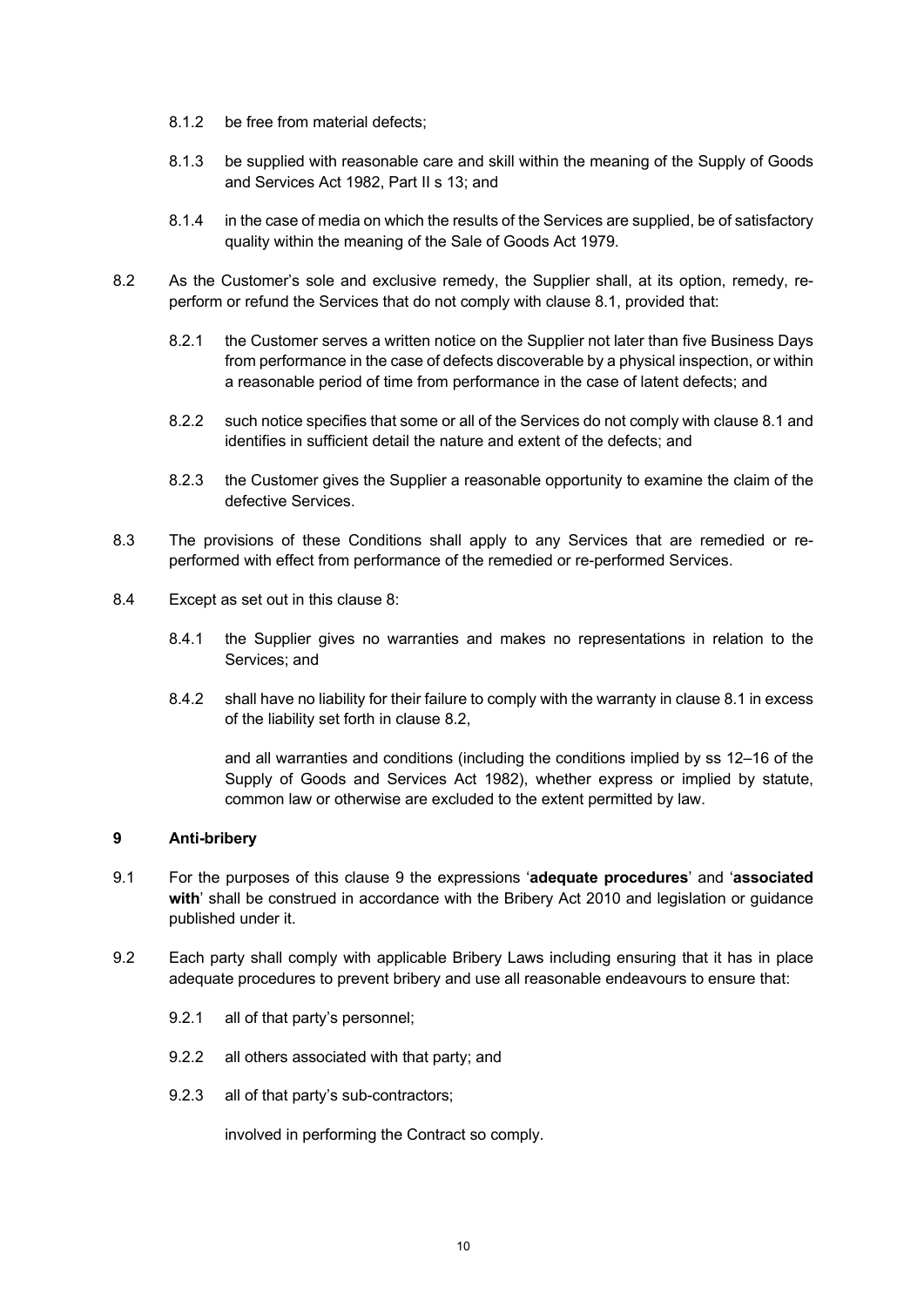- 9.3 Without limitation to clause 9.2, neither party shall make or receive any bribe (as defined in the Bribery Act 2010) or other improper payment, or allow any such to be made or received on its behalf, either in the United Kingdom or elsewhere, and shall implement and maintain adequate procedures to ensure that such bribes or payments are not made or received directly or indirectly on its behalf.
- 9.4 The Customer shall immediately notify the Supplier as soon as it becomes aware of a breach or possible breach by the Customer of any of the requirements in this clause 9.
- 9.5 Any breach of this clause 9 by the Customer shall be deemed a material breach of the Contract that is not remediable and shall entitle the Supplier to immediately terminate the Contract by notice under clause 20.1.1.

# **10 Anti-slavery**

- 10.1 The Supplier shall comply with the Modern Slavery Act 2015 and, where applicable, any Modern Slavery Policy.
- 10.2 The Customer undertakes, warrants and represents that:
	- 10.2.1 neither the Customer nor any of its officers, employees, agents or subcontractors has:
		- (a) committed an offence under the Modern Slavery Act 2015 (an **MSA Offence**); or
		- (b) been notified that it is subject to an investigation relating to an alleged MSA Offence or prosecution under the Modern Slavery Act 2015; or
		- (c) is aware of any circumstances within its supply chain that could give rise to an investigation relating to an alleged MSA Offence or prosecution under the Modern Slavery Act 2015;
	- 10.2.2 it shall comply with the Modern Slavery Act 2015 and any Modern Slavery Policy; and
	- 10.2.3 it has implemented due diligence procedures to ensure compliance with the Modern Slavery Act 2015 and any Modern Slavery Policy in its business and supply chain, and those of its officers, employees, agents or subcontractors, which will be made available to the Supplier on request at any time throughout the Contract.
- 10.3 The Customer shall notify the Supplier immediately in writing if it becomes aware or has reason to believe that it, or any of its officers, employees, agents or subcontractors have breached or potentially breached any of the Customer's obligations under clause 10.2. Such notice to set out full details of the circumstances concerning the breach or potential breach of the Customer's obligations.
- 10.4 Any breach of clause 10.2 by the Customer shall be deemed a material breach of the Contract and shall entitle the Supplier to terminate the Contract with immediate effect.

# **11 Indemnity and insurance**

11.1 The Customer shall indemnify, and keep indemnified, the Supplier from and against any losses, damages, liability, costs (including legal fees) and expenses incurred by the Supplier as a result of or in connection with the Customer's breach of any of the Customer's obligations under the Contract.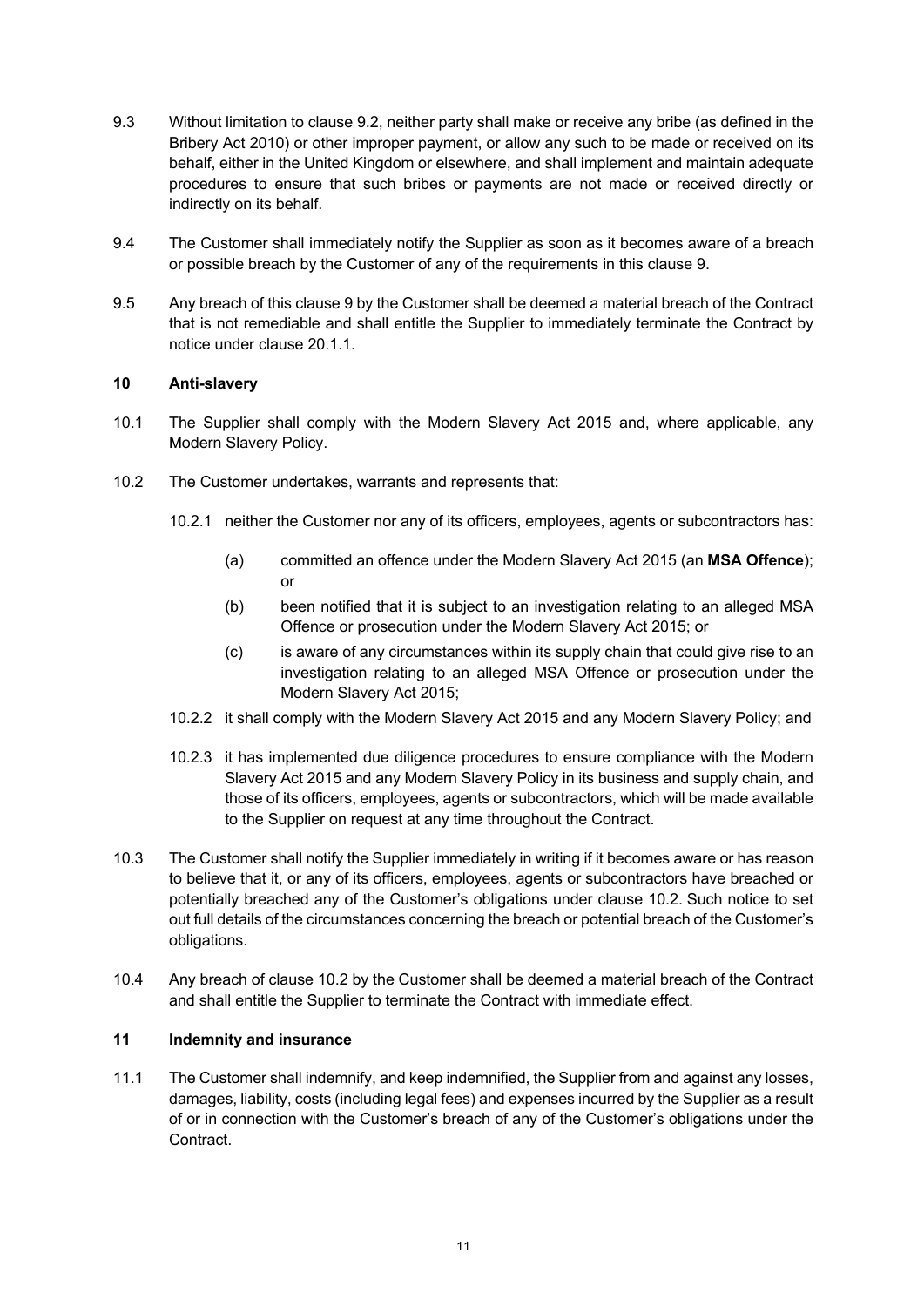11.2 The Customer shall have in place contracts of insurance with reputable insurers incorporated in the United Kingdom or another country commonly held by prudent operators in the business of the Customer, and sufficient to cover its obligations under these Conditions, including but not limited to cyber risks and breaches of the GDPR. On request, the Customer shall supply, so far as is reasonable, evidence of the maintenance of the insurance and all of its terms from time to time applicable. The Customer shall on request assign to the Supplier the benefit of such insurance.

### **12 Limitation of liability**

- 12.1 The extent of the parties' liability under or in connection with the Contract (regardless of whether such liability arises in tort, contract or in any other way and whether or not caused by negligence or misrepresentation) shall be as set out in this clause 12.
- 12.2 Subject to clauses 12.5 and 12.6, the Supplier's total liability shall not exceed the amounts paid to the Supplier by the Customer in the 12 months preceding any claim.
- 12.3 Subject to clauses 12.5 and 12.6, the Supplier shall not be liable for consequential, indirect or special losses.
- 12.4 Subject to clauses 12.5 and 12.6, the Supplier shall not be liable for any of the following (whether direct or indirect):
	- 12.4.1 loss of profit;
	- 12.4.2 loss or corruption of data;
	- 12.4.3 loss of use;
	- 12.4.4 loss of production;
	- 12.4.5 loss of contract;
	- 12.4.6 loss of opportunity;
	- 12.4.7 loss of savings, discount or rebate (whether actual or anticipated);
	- 12.4.8 harm to reputation or loss of goodwill.
- 12.5 The limitations of liability set out in clauses 12.2 to 12.4 shall not apply in respect of any indemnities given by the Customer under the Contract.
- 12.6 Notwithstanding any other provision of the Contract, the liability of the parties shall not be limited in any way in respect of the following:
	- 12.6.1 death or personal injury caused by negligence;
	- 12.6.2 fraud or fraudulent misrepresentation;
	- 12.6.3 any other losses which cannot be excluded or limited by Applicable Law;
	- 12.6.4 any losses caused by wilful misconduct.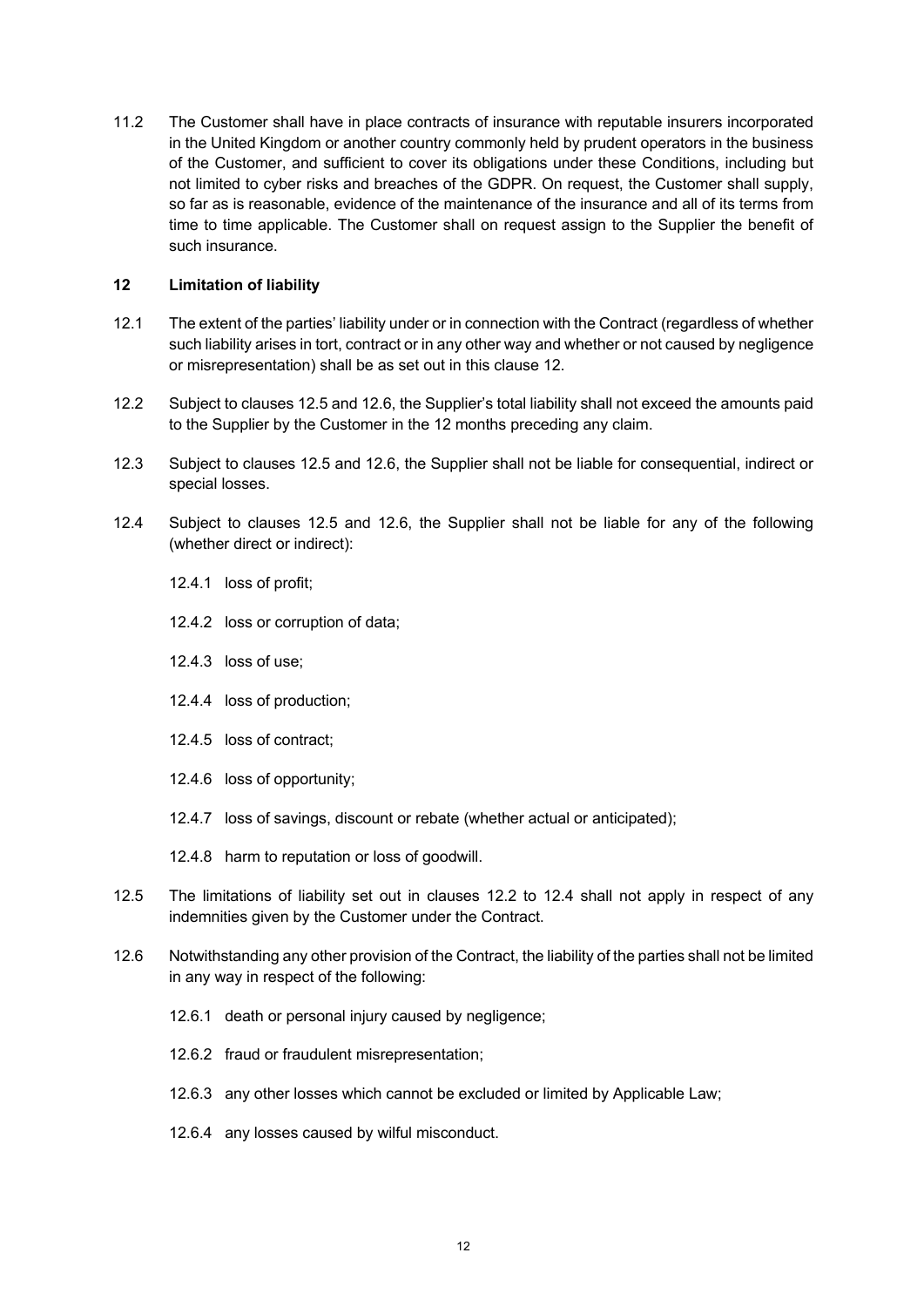### **13 Platform content**

- 13.1 As between the parties hereto, the Supplier is the owner or the licensee of all intellectual property rights in and to the Platform and the Documentation, unless any Documentation was created solely by or on behalf of the Customer in accordance with the provisions of clauses 13.11 to 13.13. Any works created, licenced, controlled or used by the Supplier are protected by copyright laws and treaties around the world. All such rights are reserved.
- 13.2 In the event that the Customer creates or commissions the creation of Documentation, any data generated from the use of such Documentation on the Platform shall be the sole property of the Supplier, who shall own all related Intellectual Property Rights in that regard.
- 13.3 The Customer and any Active User may print off any number of copies, and may download extracts, of the Documentation for personal use.
- 13.4 The Customer and any User must not modify the paper or digital copies of any Documentation, and neither the Customer nor any User has permission to use any illustrations, photographs, video or audio sequences or any graphics comprising the Platform or the Documentation, unless such Documentation has been created in accordance with the provisions of clauses 13.11 to 13.13.
- 13.5 The Customer and any User agree to acknowledge the Supplier's status (and that of any identified contributors) as the authors, owner or licensee of the Platform or the Documentation.
- 13.6 The Customer and any User must not use any part of the Platform or the Documentation for commercial purposes save for the intended use of the Platform as a learning resource for active Users. No Customer or User shall charge any third party a fee for use of the Platform.
- 13.7 If the Customer and any User prints-off, copies or downloads any part of the Platform or the Documentation in breach of these Conditions, any right to use the Platform will cease immediately and the Customer must, or must procure, the return or destruction of any copies of the Platform or the Documentation.
- 13.8 Whilst the Supplier will use reasonable endeavours to ensure that the Documentation and the Platform is accurate and up-to-date, the Supplier does not warrant the accuracy or completeness of the Documentation or the Platform which is provided "*as available*" and "*as is*" with no express or implied warranty for availability, accessibility, accuracy or completeness and without any other representations, warranties, conditions or other terms of any kind.
- 13.9 The Supplier may update and change the Platform from time to time. The Supplier will try to give the Customer reasonable notice of any major changes and by continuing to use the Platform the Customer will have been deemed to accept any changes.
- 13.10 The Supplier does not guarantee that the Platform, or any content on it, including the Documentation, will always be available or be uninterrupted. The Supplier may suspend or withdraw or restrict the availability of all or any part of the Platform for business, technical or operational reasons. The Supplier will try to give the Customer reasonable notice of any planned suspension or withdrawal of the Platform or any part of it. The Customer agrees that the Supplier will not be liable to the Customer or any User or to any third party for any unavailability, modification, suspension or withdrawal of the Platform, or any features, parts or content of the Platform, including the Documentation.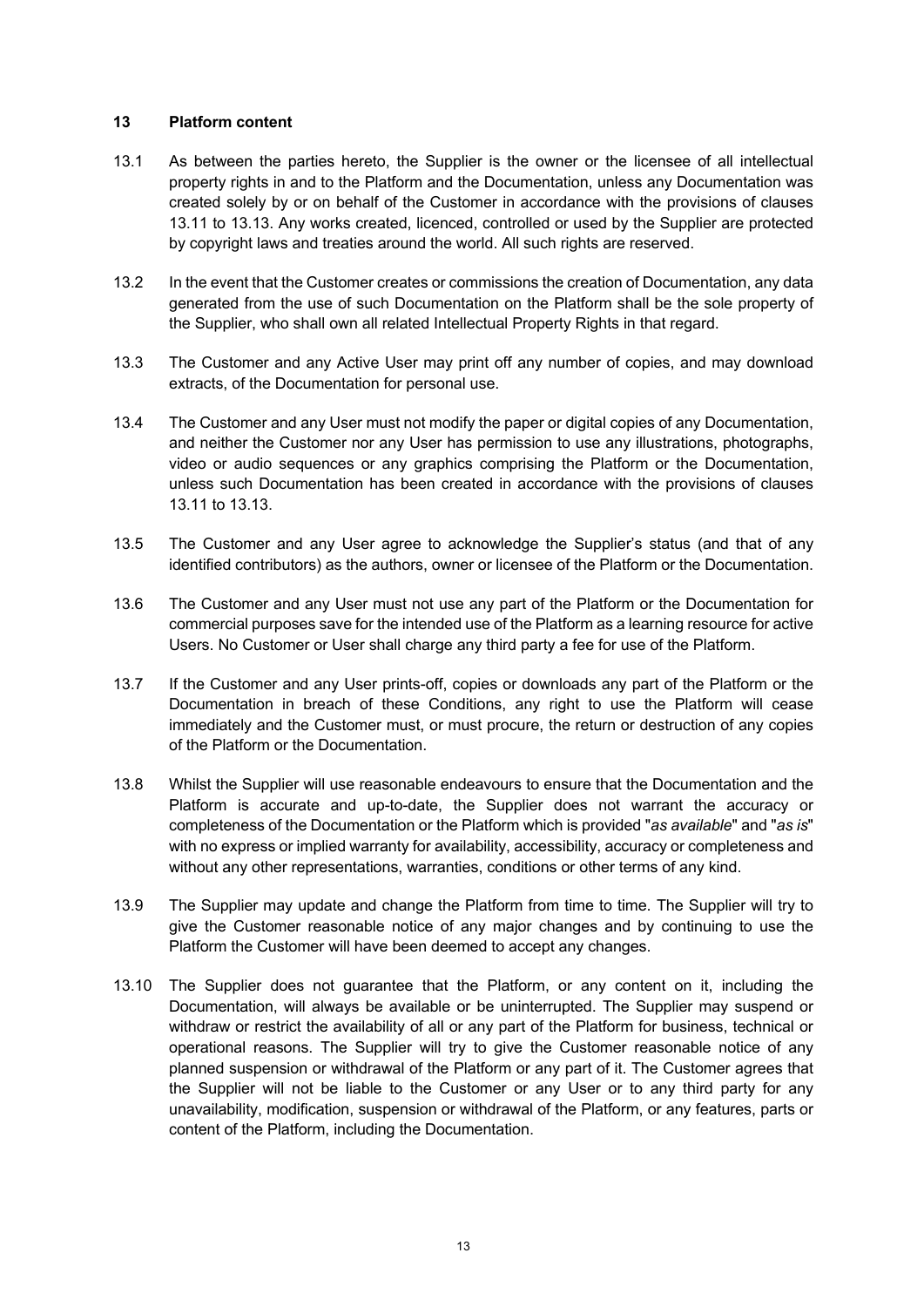- 13.11 The Customer may be permitted to create their own content to make available to all Active Users using the functionality of the Platform by sending any such content to the Supplier in such formats as the Supplier may notify to the Customer.
- 13.12 The Customer may be permitted to create private content to be made available to a select and closed group of Active Users. Before any such permission may be granted by the Supplier, the Supplier and the Customer shall agree formal written terms including as to any additional fees payable.
- 13.13 The Supplier can prepare and develop bespoke course materials in accordance with the Customer's explicit written instructions. Such additional services shall be the subject of a separate agreement and the payment of additional fees. The Supplier's current fee for the preparation of bespoke course materials is £700.00 per day plus VAT.

# **14 Intellectual property claims**

- 14.1 Subject to the provisions of clause 14.5 the Supplier shall indemnify the Customer from and against any losses, damages, liability, costs and expenses (including reasonable professional fees) incurred by it as a result of any action, demand or claim that performance of benefit of the Services infringes the Intellectual Property Rights of any third party (**IPR Claim**), provided that the Supplier shall have no such liability if the Customer:
	- 14.1.1 does not notify the Supplier in writing setting out full details of any IPR Claim of which it has notice as soon as is reasonably possible;
	- 14.1.2 makes any admission of liability or agrees any settlement or compromise of the relevant IPR Claim without the prior written consent of the Supplier;
	- 14.1.3 does not let the Supplier at its request and own expense have the conduct of or settle all negotiations and litigation arising from the IPR Claim at its sole discretion;
	- 14.1.4 does not take all reasonable steps to minimise the losses that may be incurred by it or by any third party as a result of the IPR Claim;
	- 14.1.5 does not, at the Supplier's request, provide the Supplier with all reasonable assistance in relation to the IPR Claim (at the Customer's expense) including the provision of prompt access to any relevant premises, officers, employees, contractors or agents of the Customer;
	- 14.1.6 uses the Services in combination with any other goods or services, which without such combination, no IPR Claim could or would have been made.
- 14.2 If any IPR Claim is made or is reasonably likely to be made, the Supplier may at its option:
	- 14.2.1 procure for the Customer the right to continue receiving the benefit of the relevant Services; or
	- 14.2.2 modify or replace the infringing part of the Services so as to avoid the infringement or alleged infringement, provided the Services remain in material conformance to their description.
- 14.3 The Supplier's obligations under clause 14.1 shall not apply to Services modified or used by the Customer other than in accordance with the Contract or the Supplier's instructions. The Customer shall indemnify the Supplier against all losses, damages, liability, costs and expenses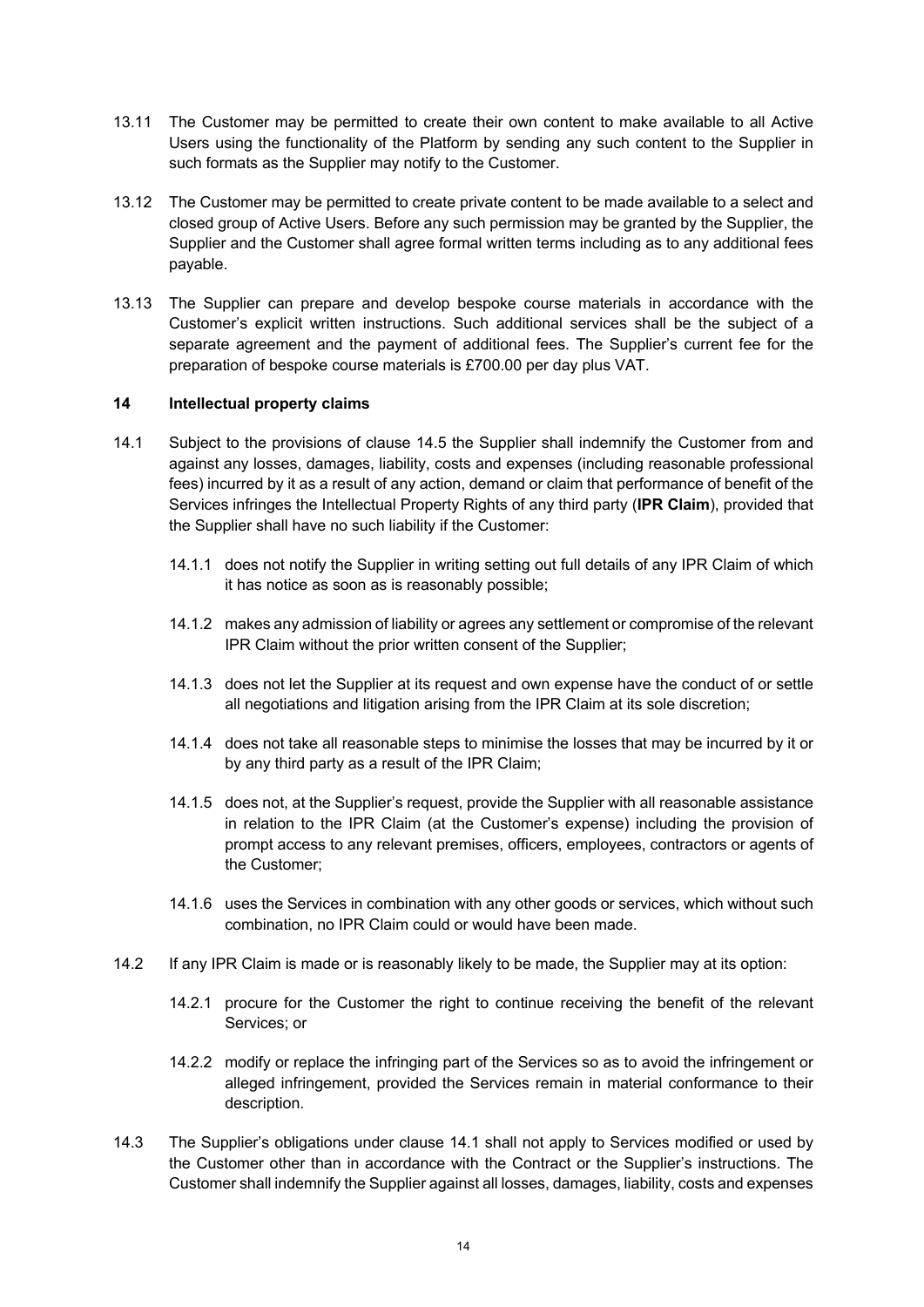(including reasonable legal fees) incurred by the Supplier in connection with any claim arising from such modification or use.

- 14.4 The Supplier's obligations under clause 14.1 shall not apply to any part of the Documentation created by or on behalf of the Customer.
- 14.5 To the extent that the Customer created or commissioned the creation of any part of the Documentation, the Customer represents and warrants that it owns, controls or has licenced all Intellectual Property Rights necessary for the use of such Documentation on the Platform. The Customer shall indemnify the Supplier from and against any losses, damages, liability, costs and expenses (including reasonable professional fees) incurred by the Supplier as a result of any action, demand or claim that any such Documentation infringes the Intellectual Property Rights of any third party.

### **15 Viruses**

- 15.1 The Supplier does not guarantee that the Platform will be secure or free from bugs or viruses. The Customer agrees that we are not liable for any bugs or viruses on the Platform.
- 15.2 The Customer is responsible for configuring its information technology, computer programmes and platform to access the Platform. The Customer agrees to use its own virus protection software.

### **16 Website links on the Platform**

Where the Platform contains links to other sites and resources provided by third parties, these links are provided for information only. Such links should not be interpreted as approval by the Supplier of those linked websites or information may be obtained from them. The Supplier has no control over the contents of those sites or resources. The Supplier suggests that the Customer reads the terms of use and privacy notices of such sites at the time of visiting such sites.

### **17 Confidentiality and announcements**

- 17.1 The Customer shall keep confidential all Confidential Information of the Supplier and of its Affiliates and shall only use the same as required to perform the Contract. The provisions of this clause shall not apply to:
	- 17.1.1 any information which was in the public domain at the date of the Contract;
	- 17.1.2 any information which comes into the public domain subsequently other than as a consequence of any breach of the Contract or any related agreement;
	- 17.1.3 any information which is independently developed by the Customer without using information supplied by the Supplier or by any Affiliate of the Supplier; or
	- 17.1.4 any disclosure required by law or a regulatory authority or otherwise by the provisions of the Contract

except that the provisions of clauses 17.1.1 to 17.1.3 shall not apply to information to which clause 17.4 relates.

17.2 This clause shall remain in force for a period of five years from the date of the Contract and, if longer, three years after termination of the Contract.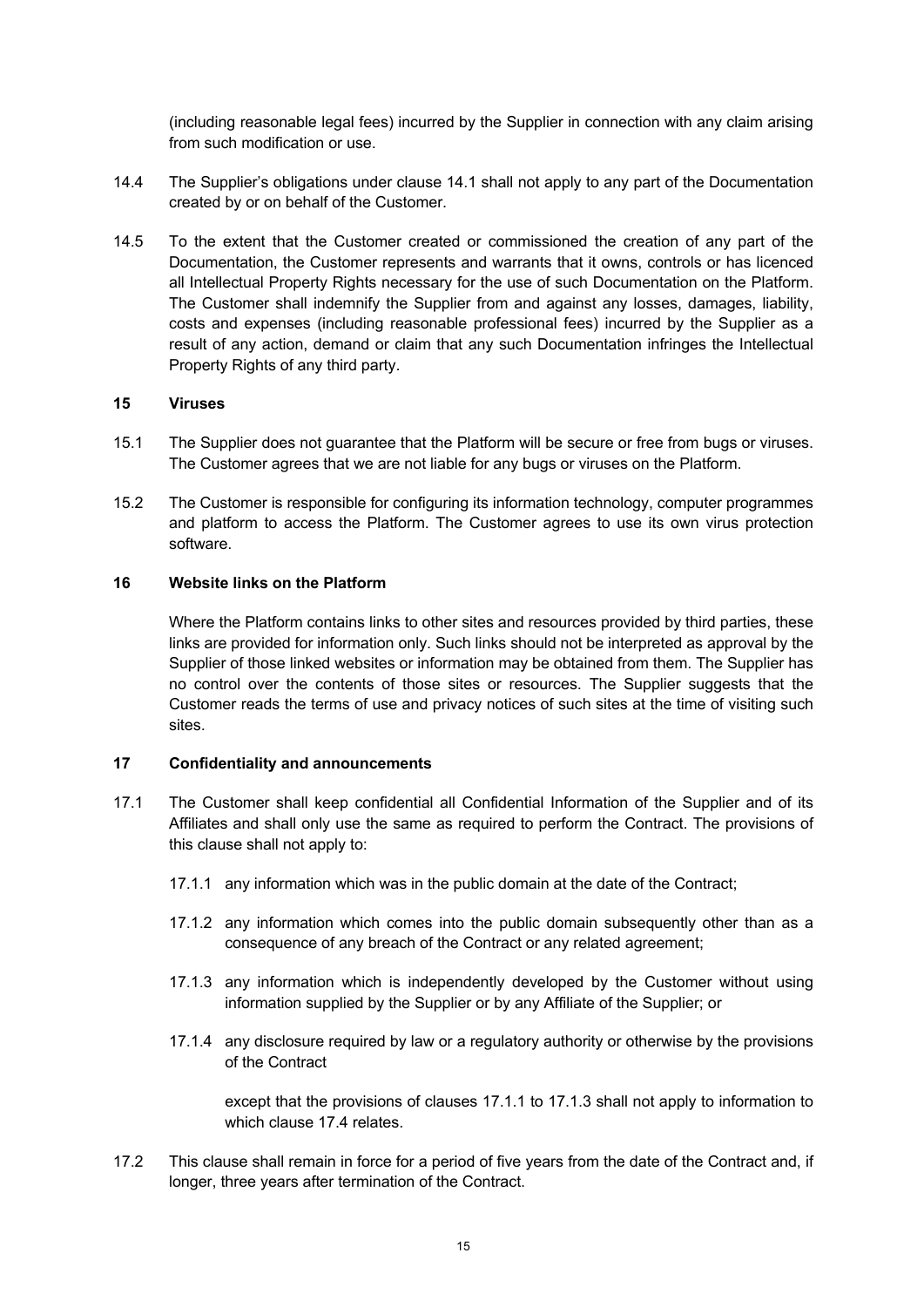- 17.3 The Customer shall not make any public announcement or disclose any information regarding the Contract, except to the extent required by law or regulatory authority.
- 17.4 To the extent any Confidential Information is Protected Data (as defined in clause 18) such Confidential Information may be disclosed or used only to the extent such disclosure or use is in compliance with and does not conflict with any of the provisions of clause 18.1.

# **18 Processing of personal data**

- 18.1 The parties agree that the Customer is a Controller and that the Supplier is a Processor for the purposes of processing Protected Data pursuant to the Contract. The Customer shall at all times comply with all Data Protection Laws in connection with the processing of Protected Data. The Customer shall ensure all instructions given by it to the Supplier in respect of Protected Data (including the terms of the Contract) shall at all times be in accordance with Data Protection Laws. Nothing in the Contract relieves the Customer of any responsibilities or liabilities under any Data Protection Laws.
- 18.2 The Supplier shall process Protected Data in compliance with the obligations placed on it under Data Protection Laws and the terms of the Contract.
- 18.3 The Customer shall indemnify and keep indemnified the Supplier against all losses, claims, damages, liabilities, fines, sanctions, interest, penalties, costs, charges, expenses, compensation paid to Data Subjects, demands and legal and other professional costs (calculated on a full indemnity basis and in each case whether or not arising from any investigation by, or imposed by, a Data Protection Supervisory Authority) arising out of or in connection with any breach by the Customer of its obligations under this clause 18.
- 18.4 The Supplier shall:
	- 18.4.1 only process (and shall ensure Supplier Personnel only process) the Protected Data in accordance with the schedule and the Contract (including when making any transfer to which clause 18.9 relates), except to the extent:
		- (a) that alternative processing instructions are agreed between the parties in writing; or
		- (b) otherwise required by applicable law (and shall inform the Customer of that legal requirement before processing, unless applicable law prevents it doing so on important grounds of public interest); and
	- 18.4.2 without prejudice to clause 18.1, if the Supplier believes that any instruction received by it from the Customer is likely to infringe the Data Protection Laws it shall promptly inform the Customer and be entitled to cease to provide the relevant Services until the parties have agreed appropriate amended instructions which are not infringing.
- 18.5 Taking into account the state of technical development and the nature of processing, the Supplier shall implement and maintain the technical and organisational measures set out in Part B of the schedule to protect the Protected Data against accidental, unauthorised or unlawful destruction, loss, alteration, disclosure or access.
- 18.6 The Supplier shall:
	- 18.6.1 not permit any processing of Protected Data by any agent, subcontractor or other third party (except its or its Sub-Processors' own employees in the course of their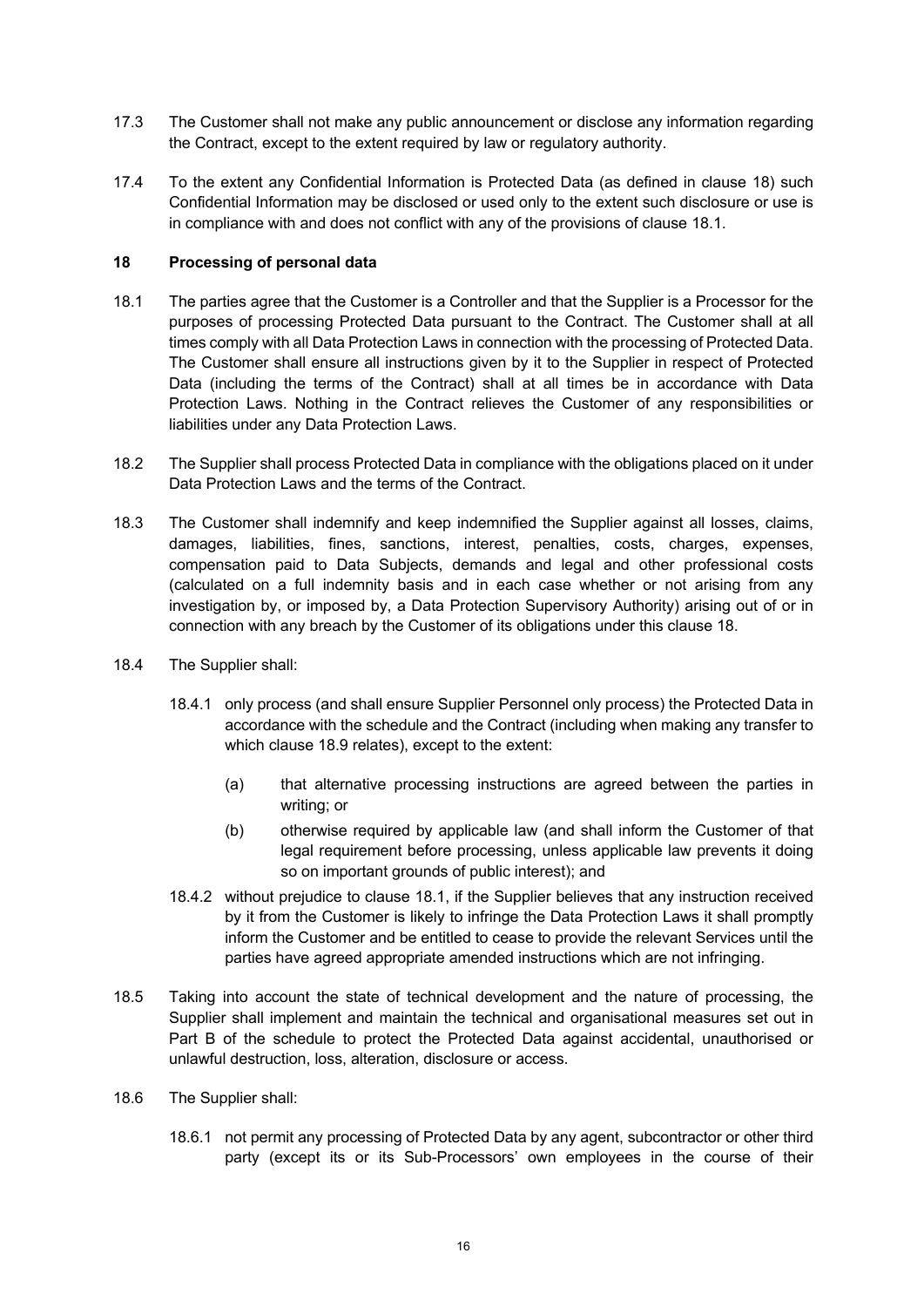employment that are subject to an enforceable obligation of confidence with regards to the Protected Data) without the written authorisation of the Customer;

- 18.6.2 prior to the relevant Sub-Processor carrying out any processing activities in respect of the Protected Data, appoint each Sub-Processor under a written contract containing materially the same obligations as under this clause 18 (including those relating to sufficient guarantees to implement appropriate technical and organisational measures) that is enforceable by the Supplier and ensure each such Sub-Processor complies with all such obligations;
- 18.6.3 remain fully liable to the Customer under the Contract for all the acts and omissions of each Sub-Processor as if they were its own; and
- 18.6.4 ensure that all natural persons authorised by the Supplier or any Sub-Processor to process Protected Data are subject to a binding written contractual obligation to keep the Protected Data confidential.
- 18.7 The Customer authorises the appointment of the Sub-Processors listed in the schedule.
- 18.8 The Supplier shall (at the Customer's cost):
	- 18.8.1 assist the Customer in ensuring compliance with the Customer's obligations pursuant to Articles 32 to 36 of the GDPR (and any similar obligations under applicable Data Protection Laws) taking into account the nature of the processing and the information available to the Supplier; and
	- 18.8.2 taking into account the nature of the processing, assist the Customer (by appropriate technical and organisational measures), insofar as this is possible, for the fulfilment of the Customer's obligations to respond to requests for exercising the Data Subjects' rights under Chapter III of the GDPR (and any similar obligations under applicable Data Protection Laws) in respect of any Protected Data.
- 18.9 The Supplier shall not process and/or transfer, or otherwise directly or indirectly disclose, any Protected Data in or to countries outside the United Kingdom or to any International Organisation without the prior written authorisation of the Customer.
- 18.10 The Supplier shall, in accordance with Data Protection Laws, make available to the Customer such information that is in its possession or control as is necessary to demonstrate the Supplier's compliance with the obligations placed on it under this clause 18 and to demonstrate compliance with the obligations on each party imposed by Article 28 of the GDPR (and under any equivalent Data Protection Laws equivalent to that Article 28), and allow for and contribute to audits, including inspections, by the Customer (or another auditor mandated by the Customer) for this purpose (subject to a maximum of [*one*] audit request in any 12 month period under this clause 18.10).
- 18.11 On the end of the provision of the Services relating to the processing of Protected Data, at the Customer's cost and the Customer's option, the Supplier shall either return all of the Protected Data to the Customer or securely dispose of the Protected Data (and thereafter promptly delete all existing copies of it) except to the extent that any applicable law requires the Supplier to store such Protected Data. This clause 18 shall survive termination or expiry of the Contract.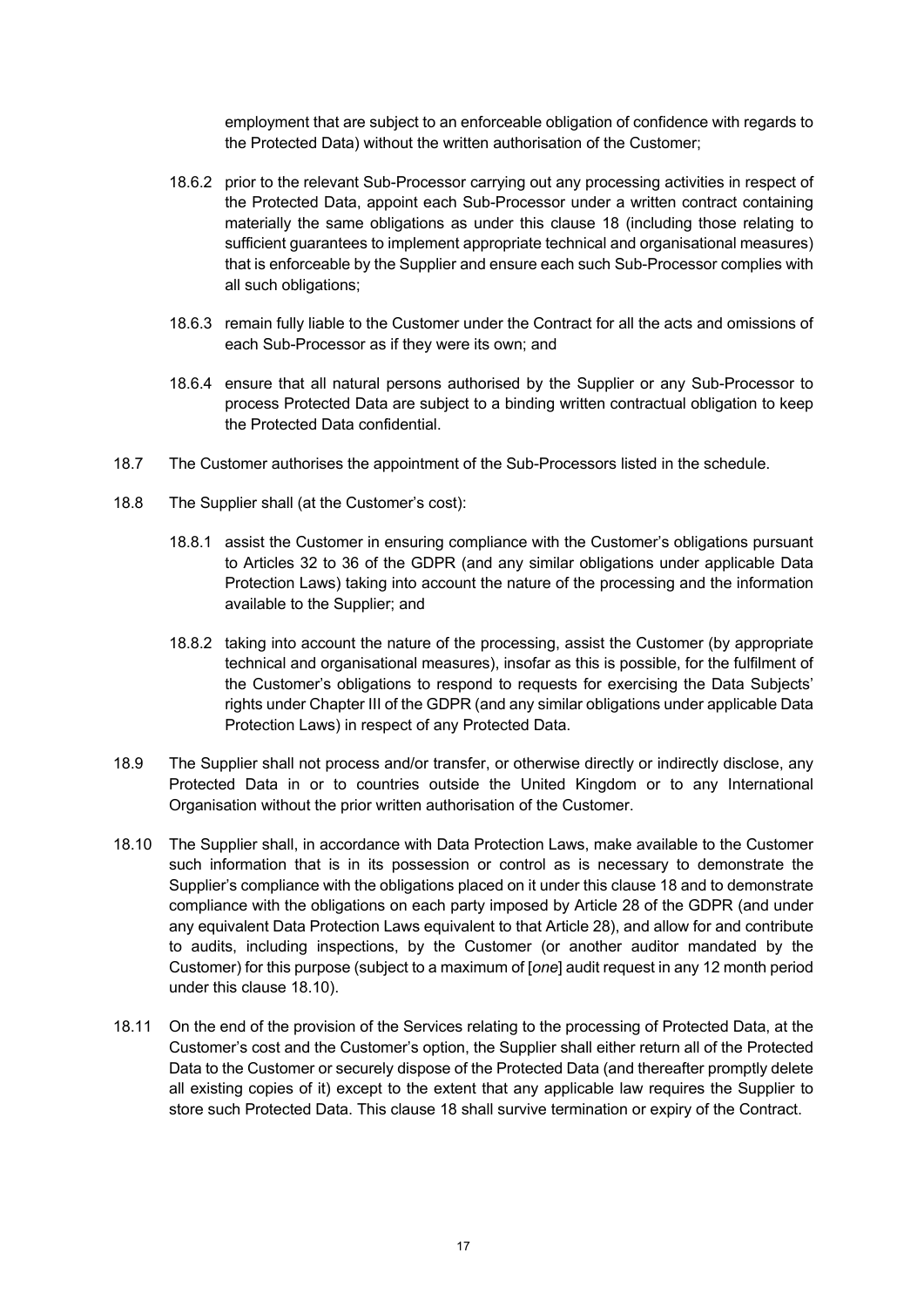#### **19 Force majeure**

Neither party shall have any liability under or be deemed to be in breach of the Contract for any delays or failures in performance of the Contract which result from Force Majeure. The party subject to the Force Majeure event shall promptly notify the other party in writing when such the event causes a delay or failure in performance and when it ceases to do so. If the Force Majeure event continues for a continuous period of more than 20 days, the party not affected may terminate the Contract by written notice to the other party.

#### **20 Termination**

- 20.1 The Supplier may terminate the Contract or any other contract which it has with the Customer at any time by giving notice in writing to the Customer if:
	- 20.1.1 the Customer commits a material breach of Contract and such breach is not remediable;
	- 20.1.2 the Customer commits a material breach of the Contract which is capable of being remedied and such breach is not remedied within 14 days of receiving written notice of such breach;
	- 20.1.3 the Customer has failed to pay any amount due under the Contract on the due date and such amount remains unpaid within 30 days after the Supplier has given notification that the payment is overdue; or
	- 20.1.4 any consent, licence or authorisation held by the Customer is revoked or modified such that the Customer is no longer able to comply with its obligations under the Contract or receive any benefit to which it is entitled.
- 20.2 The Supplier may terminate the Contract at any time by giving notice in writing to the Customer if the Customer:
	- 20.2.1 stops carrying on all or a significant part of its business, or indicates in any way that it intends to do so;
	- 20.2.2 is unable to pay its debts either within the meaning of section 123 of the Insolvency Act 1986 or if the Supplier reasonably believes that to be the case;
	- 20.2.3 becomes the subject of a company voluntary arrangement under the Insolvency Act 1986;
	- 20.2.4 becomes subject to a moratorium under Part A1 of the Insolvency Act 1986;
	- 20.2.5 becomes subject to a restructuring plan under Part 26A of the Companies Act 2006;
	- 20.2.6 becomes subject to a scheme of arrangement under Part 26 of the Companies Act 2006;
	- 20.2.7 has a receiver, manager, administrator or administrative receiver appointed over all or any part of its undertaking, assets or income;
	- 20.2.8 has a resolution passed for its winding up;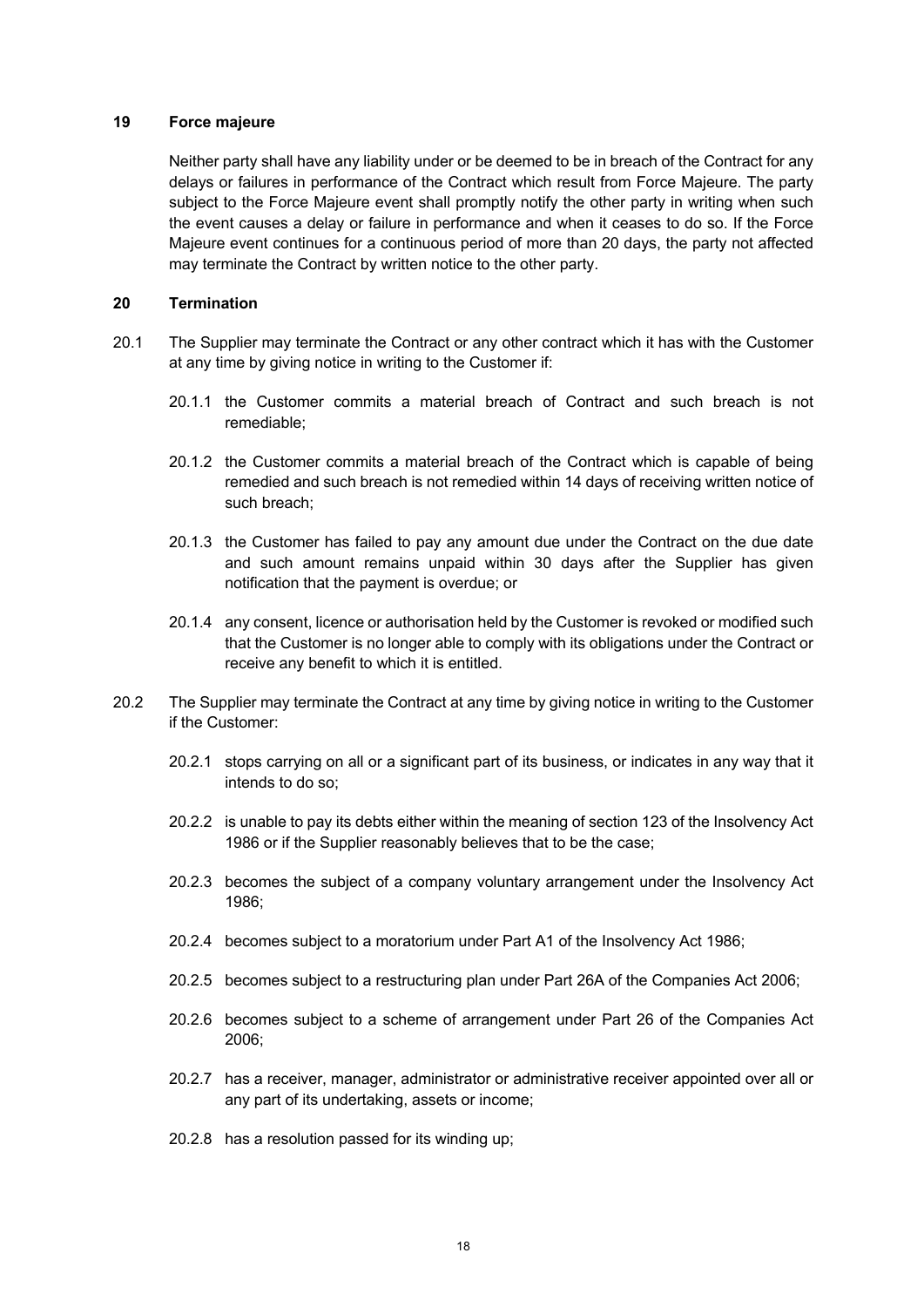- 20.2.9 has a petition presented to any court for its winding up or an application is made for an administration order, or any winding-up or administration order is made against it;
- 20.2.10 suspends or ceases, or threatens to suspend or cease, to carry on all or a substantial part of its business;
- 20.2.11 is subject to any procedure for the taking control of its goods that is not withdrawn or discharged within seven days of that procedure being commenced;
- 20.2.12 has a freezing order made against it;
- 20.2.13 takes any steps in anticipation of, or has no realistic prospect of avoiding, any of the events or procedures described in clauses 20.2.1 to 20.2.12 including giving notice for the convening of any meeting of creditors, issuing an application at court or filing any notice at court, receiving any demand for repayment of lending facilities, or passing any board resolution authorising any steps to be taken to enter into an insolvency process.
- 20.3 The Supplier may terminate the Contract any time by giving not less than four weeks' notice in writing to the Customer if the Customer undergoes a change of Control or if it is realistically anticipated that it shall undergo a change of Control within two months.
- 20.4 The right of the Supplier to terminate the Contract pursuant to clause 20.2 shall not apply to the extent that the relevant procedure is entered into for the purpose of amalgamation, reconstruction or merger (where applicable) where the amalgamated, reconstructed or merged party agrees to adhere to the Contract.
- 20.5 If the Customer becomes aware that any event has occurred, or circumstances exist, which may entitle the Supplier to terminate the Contract under this clause 20, it shall immediately notify the Supplier in writing.
- 20.6 The Customer shall be entitled to terminate the Contract at any time on written notice to the Supplier, provided that the Customer shall not be entitled to any refunds or rebates of any kind or any amount from the Supplier in relation to any prepayments or advance payments made by the Customer.
- 20.7 Termination or expiry of the Contract shall not affect any accrued rights and liabilities of the Supplier at any time up to the date of termination, including, for the avoidance of doubt, the obligation on the Customer to settle any unpaid sums due to the Supplier hereunder.

# **21 Notices**

- 21.1 Any notice or other communication given by a party under these Conditions shall:
	- 21.1.1 be in writing and in English;
	- 21.1.2 be signed by, or on behalf of, the party giving it (except for notices sent by email); and
	- 21.1.3 be sent to the relevant party at the address set out in the Contract
- 21.2 Notices may be given, and are deemed received:
	- 21.2.1 by hand: on receipt of a signature at the time of delivery;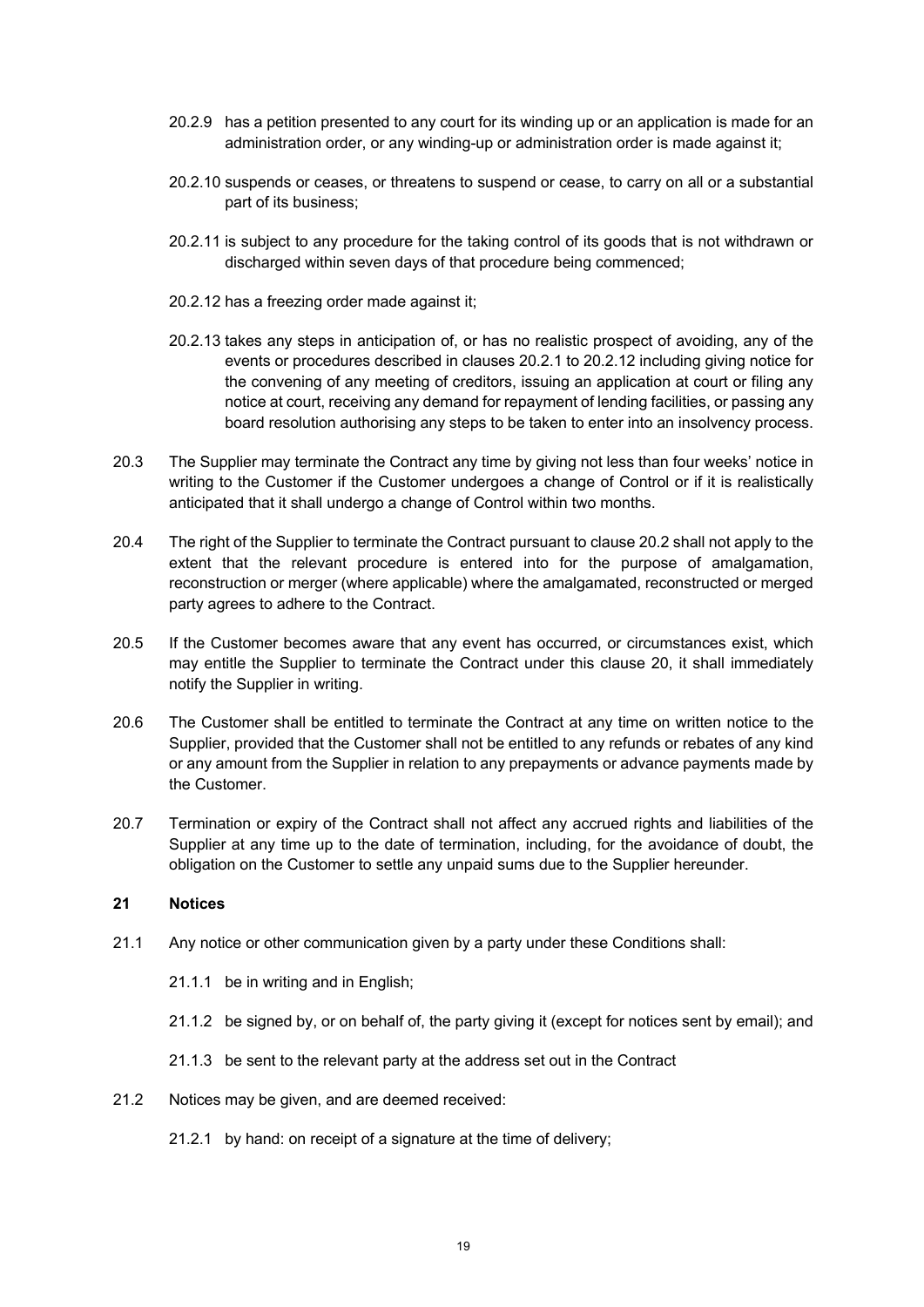- 21.2.2 by Royal Mail Recorded Signed For post: at 9.00 am on the second Business Day after posting;
- 21.2.3 by Royal Mail International Tracked & Signed post: at 9.00 am on the fourth Business Day after posting; and
- 21.2.4 by fax: on receipt of a transmission report from the correct number confirming uninterrupted and error-free transmission; and
- 21.2.5 by email: on receipt of a delivery receipt email from the correct address.
- 21.3 Any change to the contact details of a party as set out in the Contract shall be notified to the other party in accordance with clause 21.1 and shall be effective:
	- 21.3.1 on the date specified in the notice as being the date of such change; or
	- 21.3.2 if no date is so specified, five Business Days after the notice is deemed to be received.
- 21.4 All references to time are to the local time at the place of deemed receipt.
- 21.5 This clause does not apply to notices given in legal proceedings or arbitration.

# **22 Cumulative remedies**

The rights and remedies provided in the Contract for the Supplier only are cumulative and not exclusive of any rights and remedies provided by law.

# **23 Time**

Unless stated otherwise, time is of the essence of any date or period specified in the Contract in relation to the Customer's obligations only.

# **24 Further assurance**

The Customer shall at the request of the Supplier, and at the Customer's own cost, do all acts and execute all documents which are necessary to give full effect to the Contract.

# **25 Entire agreement**

- 25.1 The parties agree that the Contract and any documents entered into pursuant to it constitutes the entire agreement between them and supersedes all previous agreements, understandings and arrangements between them, whether in writing or oral in respect of its subject matter.
- 25.2 Each party acknowledges that it has not entered into the Contract or any documents entered into pursuant to it in reliance on, and shall have no remedies in respect of, any representation or warranty that is not expressly set out in the Contract or any documents entered into pursuant to it. No party shall have any claim for innocent or negligent misrepresentation on the basis of any statement in the Contract.
- 25.3 Nothing in these Conditions purports to limit or exclude any liability for fraud.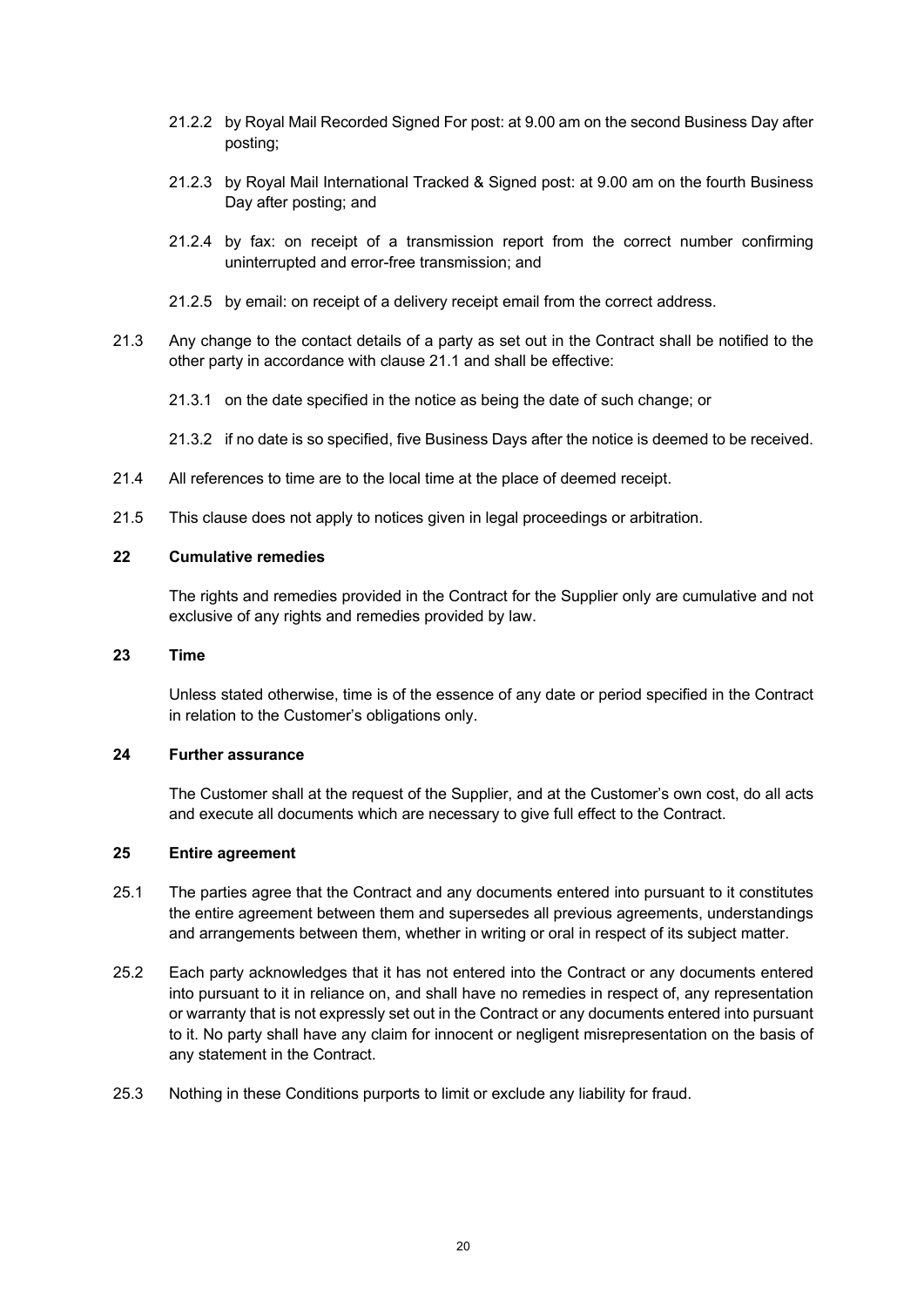### **26 Variation**

No variation of the Contract shall be valid or effective unless it is in writing, refers to the Contract and these Conditions and is duly signed or executed by, or on behalf of, each party.

### **27 Assignment**

- 27.1 The Customer may not assign, subcontract or encumber any right or obligation under the Contract, in whole or in part, without the Supplier's prior written consent, such consent not to be unreasonably withheld or delayed OR which it may withhold or delay at its absolute discretion.
- 27.2 Notwithstanding clause 27.1, the Customer may perform any of its obligations and exercise any of its rights granted under the Contract through any Affiliate provided that it gives the Supplier prior written notice of such subcontracting or assignment including the identity of the relevant Affiliate. The Customer acknowledges and agrees that any act or omission of its Affiliate in relation to the Customer's rights or obligations under the Contract shall be deemed to be an act or omission of the Customer itself.

### **28 Set off**

- 28.1 The Supplier shall be entitled to set-off under the Contract any liability which it has or any sums which it owes to the Customer under the Contract or under any other contract which the Supplier has with the Customer.
- 28.2 The Customer shall pay all sums that it owes to the Supplier under the Contract without any set-off, counterclaim, deduction or withholding of any kind, save as may be required by law.

### **29 No partnership or agency**

The parties are independent persons and are not partners, principal and agent or employer and employee and the Contract does not establish any joint venture, trust, fiduciary or other relationship between them, other than the contractual relationship expressly provided for in it. None of the parties shall have, nor shall represent that they have, any authority to make any commitments on the other party's behalf.

### **30 Equitable relief**

The Customer recognises that any breach or threatened breach of the Contract may cause the Supplier irreparable harm for which damages may not be an adequate remedy. Accordingly, in addition to any other remedies and damages available to the Supplier, the Customer acknowledges and agrees that the Supplier is entitled to the remedies of specific performance, injunction and other equitable relief without proof of special damages.

#### **31 Severance**

- 31.1 If any provision of the Contract (or part of any provision) is or becomes illegal, invalid or unenforceable, the legality, validity and enforceability of any other provision of the Contract shall not be affected.
- 31.2 If any provision of the Contract (or part of any provision) is or becomes illegal, invalid or unenforceable but would be legal, valid and enforceable if some part of it was deleted or modified, the provision or part-provision in question shall apply with the minimum such deletions or modifications as may be necessary to make the provision legal, valid and enforceable. In the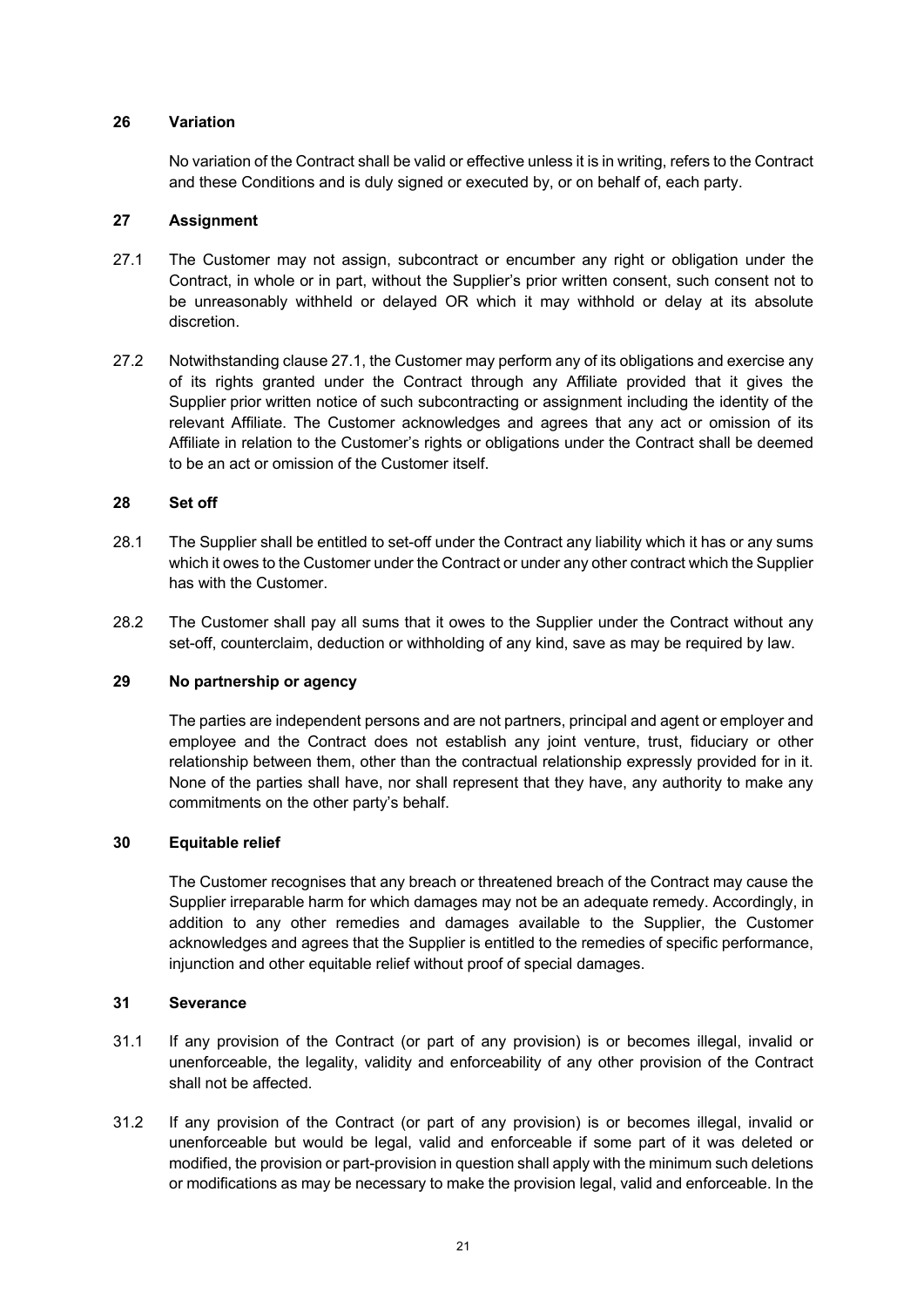event of such deletion or modification, the parties shall negotiate in good faith in order to agree the terms of a mutually acceptable alternative provision.

### **32 Waiver**

- 32.1 No failure, delay or omission by the Supplier in exercising any right, power or remedy provided by law or under the Contract shall operate as a waiver of that right, power or remedy, nor shall it preclude or restrict any future exercise of that or any other right, power or remedy.
- 32.2 No single or partial exercise of any right, power or remedy provided by law or under the Contract by the Supplier shall prevent any future exercise of it or the exercise of any other right, power or remedy by the Supplier.
- 32.3 A waiver of any term, provision, condition or breach of the Contract by the Supplier shall only be effective if given in writing and signed by the Supplier, and then only in the instance and for the purpose for which it is given.

### **33 Compliance with law**

The Customer shall comply with Applicable Law and shall maintain such licences, authorisations and all other approvals, permits and authorities as are required from time to time to perform its obligations under or in connection with the Contract.

### **34 Costs and expenses**

The Customer shall pay its own costs and expenses incurred in connection with the negotiation, preparation, signature and performance of the Contract (and any documents referred to in it).

#### **35 Third party rights**

- 35.1 Except as expressly provided for in clause 35.2, a person who is not a party to the Contract shall not have any rights under the Contracts (Rights of Third Parties) Act 1999 to enforce any of the provisions of the Contract.
- 35.2 Any Affiliate of the Supplier shall be entitled under the Contracts (Rights of Third Parties) Act 1999 to enforce any of the provisions of the Contract. The consent of any such Affiliate is not required in order to rescind or vary the Contract or any provision of it.

#### **36 Governing law**

The Contract and any dispute or claim arising out of, or in connection with, it, its subject matter or formation (including non-contractual disputes or claims) shall be governed by, and construed in accordance with, the laws of England and Wales.

### **37 Jurisdiction**

The parties irrevocably agree that the courts of England and Wales shall have exclusive jurisdiction to settle any dispute or claim arising out of, or in connection with, the Contract, its subject matter or formation (including non-contractual disputes or claims).